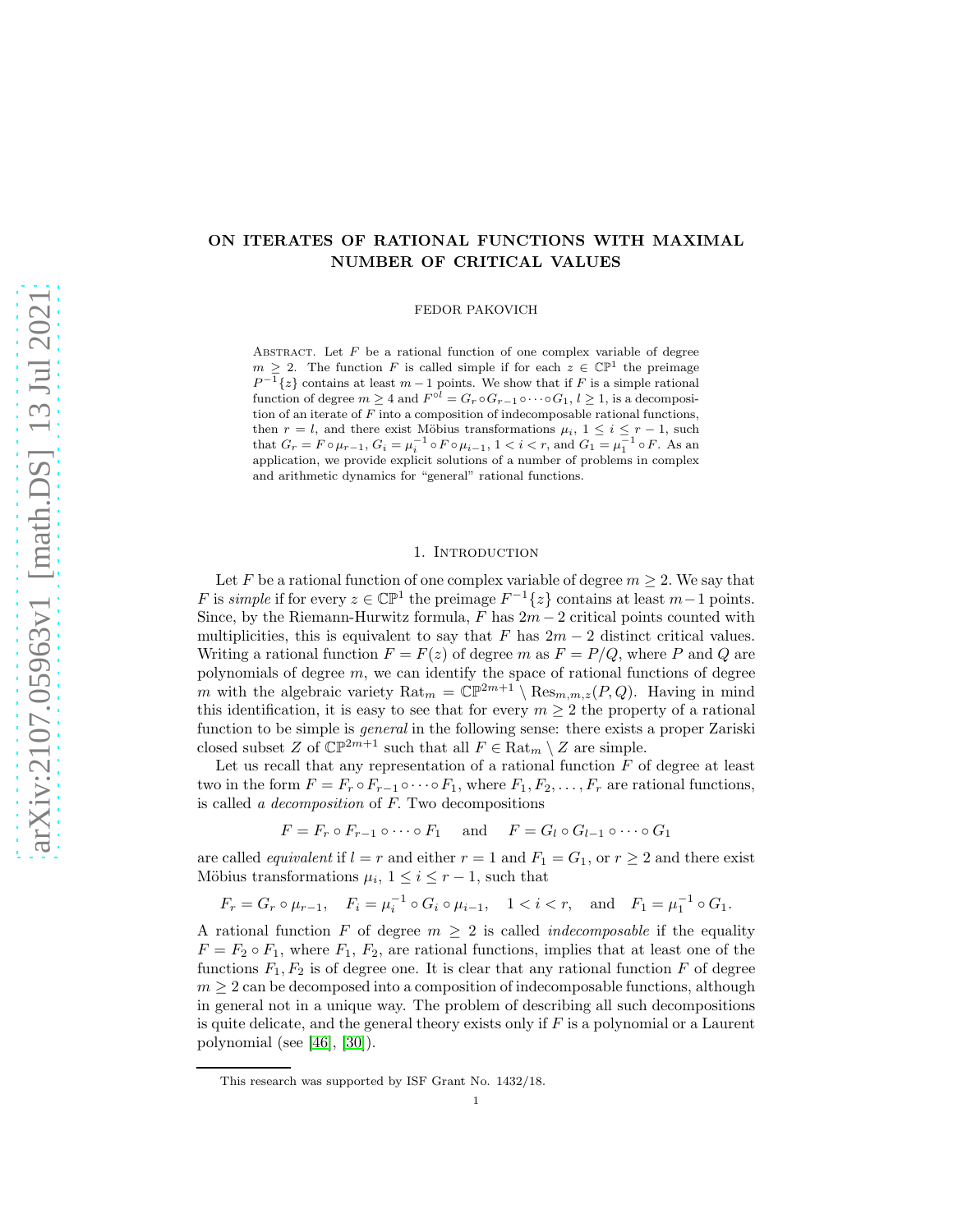In dynamical applications, it is desirable to understand the structure of decompositions of the whole totality of iterates of a given rational function  $F$  (see e.g. [\[4\]](#page-20-0), [\[18\]](#page-21-2), [\[19\]](#page-21-3), [\[26\]](#page-21-4), [\[41\]](#page-21-5)). Since however an explicit description of such decompositions usually is impossible, a "qualitative" description comes to the fore. An example of such a description is the result of Zieve and Müller  $([55])$  $([55])$  $([55])$ , which states that if F is a *polynomial* of degree  $n \geq 2$ , not conjugate to  $z^n$  or to  $\pm T_n$ , where  $T_n$  stands for the Chebyshev polynomial, then decompositions of its iterates can be obtained from decompositions of a single iterate  $F^{\circ N}$  for N big enough. More precisely, there exists an integer  $N \geq 1$  such that any decomposition of  $F^{\circ d}$  with  $d \geq N$  has the form

$$
X = F^{\circ k_1} \circ X', \qquad Y = Y' \circ F^{\circ k_2},
$$

where  $F^{\circ N} = X' \circ Y'$  and  $k_1, k_2 \ge 1$  (see [\[55\]](#page-22-0) and also [\[33\]](#page-21-6), [\[42\]](#page-21-7) for different proofs of this fact).

Conjecturally, the result of [\[55\]](#page-22-0) remains true for any *non-special* rational function  $F$ , where by a special function we mean a rational function  $F$  that is either a Lattes map or is conjugate to  $z^{\pm n}$  or  $\pm T_n$ . To the date, this conjecture is proved for "tame" rational functions, that is, for the functions  $F$  satisfying the following condition: the algebraic curve

$$
F(x) - F(y) = 0
$$

has no factors of genus zero or one distinct from the diagonal ([\[42\]](#page-21-7)). In particular, this covers all simple rational function F of degree  $m > 4$ , since any such a function is tame  $([31])$  $([31])$  $([31])$ . In this paper, we show however that for simple rational functions one can provide an *explicit* description of decompositions of their iterates, which turns out to be as simple as possible.

Namely, we prove the following result.

<span id="page-1-0"></span>**Theorem 1.1.** Let F be a simple rational function of degree  $m > 4$ . Then any *decomposition of*  $F^{\circ l}$ ,  $l \geq 1$ , into a composition of indecomposable rational functions *is equivalent to*  $F^{\circ l}$ .

The significance of Theorem [1.1](#page-1-0) is that it permits to solve explicitly a number of problems in complex and arithmetic dynamics for "general" rational functions. The first group of such problems is related to the functional equations

<span id="page-1-1"></span>
$$
(1) \tFok = Gol
$$

and

<span id="page-1-2"></span>
$$
(2) \tFok1 = Fok2 \circ Gol.
$$

According to the results of Ritt  $([47])$  $([47])$  $([47])$  and Levin and Przytycki  $([23], [24])$  $([23], [24])$  $([23], [24])$  $([23], [24])$  $([23], [24])$ , for a non-special rational function  $F$  of degree at least two the first of these equations describes rational functions G of degree at least two commuting with some iterate of F, while the second equation describes rational functions G with  $\mu_G = \mu_F$ , where  $\mu_F$  stands for the measure of maximal entropy of F.

Theorem [1.1](#page-1-0) permits to describe solutions of  $(1)$  and  $(2)$  for simple F of degree  $m \geq 4$  explicitly. In more detail, for a rational function F of degree  $m \geq 2$  we denote by  $C(F)$  the semigroup of rational functions commuting with F, and by  $C_{\infty}(F)$  the semigroup of rational functions commuting with some iterate of F. We also set

$$
Aut(F) = C(F) \cap Aut(\mathbb{CP}^1), \quad Aut_{\infty}(F) = C_{\infty}(F) \cap Aut(\mathbb{CP}^1).
$$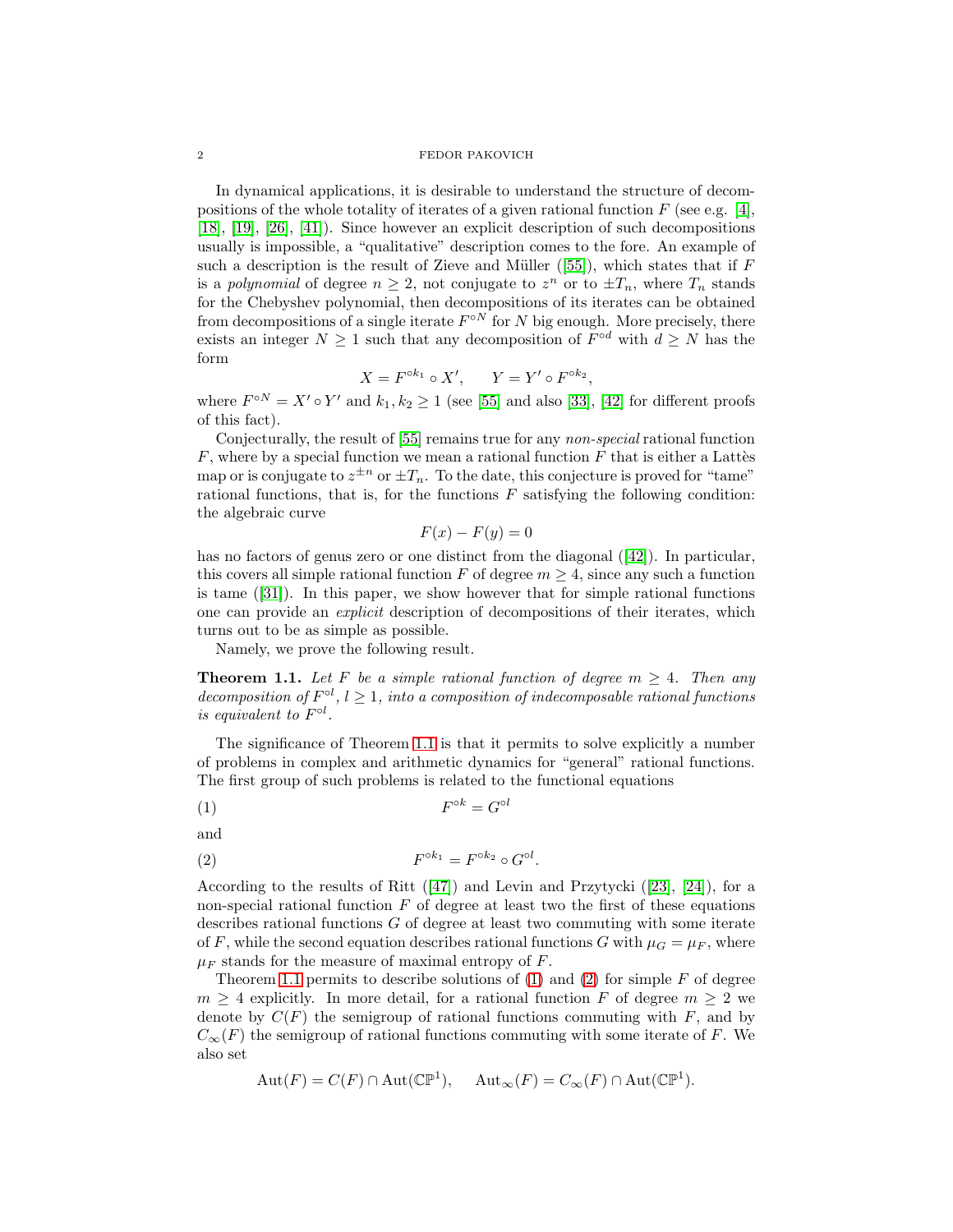Notice that  $C_{\infty}(F)$  obviously contains the semigroup  $\langle \text{Aut}_{\infty}(F), F \rangle$  generated by F and  $\text{Aut}_{\infty}(F)$ . Further, we denote by  $E_0(F)$  the subgroup of  $\text{Aut}(\mathbb{CP}^1)$  consisting of Möbius transformations preserving the measure of maximal entropy of  $F$ , and by  $E(F)$  the semigroup consisting of rational functions G of degree at least two with  $\mu_G = \mu_F$  completed by the group  $E_0(F)$ . Finally, we denote by  $G_0(F)$  the maximal subgroup of  $\text{Aut}(\mathbb{CP}^1)$  such that for every  $\sigma \in G_0(F)$  the equality

$$
F \circ \sigma = \nu \circ F
$$

holds for some  $\nu \in G_0(F)$ .

Theorem [1.1](#page-1-0) yields that for simple rational functions the objects introduced above are related in a very easy way.

<span id="page-2-0"></span>**Theorem 1.2.** Let F be a simple rational function of degree  $m \geq 4$ . Then

$$
E_0(F) = \text{Aut}_{\infty}(F) = G_0(F)
$$
 and  $E(F) = C_{\infty}(F) = \langle \text{Aut}_{\infty}(F), F \rangle$ .

In turn, Theorem [1.2](#page-2-0) implies that for a general rational function  $F$  of degree  $m \geq 4$  the equality

<span id="page-2-1"></span>
$$
(3) \tE(F) = \langle F \rangle
$$

holds (see Section [3.2\)](#page-14-0). This provides an affirmative answer to the question of Ye, who proved that  $(3)$  holds after removing from  $\text{Rat}_{m}$  *countably* many algebraic sets, and asked whether [\(3\)](#page-2-1) remains true if to remove from  $\text{Rat}_{m}$  only finitely many such sets ([\[52\]](#page-22-1)).

Further applications of Theorem [1.1](#page-1-0) concern problems that can be reformulated in terms of semiconjugacies between rational functions. Let  $A$  and  $B$  be rational functions of degree at least two. We recall that the function B is called *semiconjugate* to the function A if there exists a non-constant rational function X such that

<span id="page-2-2"></span>
$$
(4) \t\t A \circ X = X \circ B.
$$

Semiconjugate rational functions appear naturally in complex and arithmetic dy-namics (see, e.g., the recent papers [\[3\]](#page-20-1), [\[8\]](#page-20-2), [\[10\]](#page-20-3), [\[22\]](#page-21-12), [\[26\]](#page-21-4), [\[35\]](#page-21-13), [\[41\]](#page-21-5)). A comprehensive description of solutions of [\(4\)](#page-2-2) was obtained in the series of papers [\[32\]](#page-21-14), [\[34\]](#page-21-15), [\[36\]](#page-21-16), [\[37\]](#page-21-17). Theorem [1.1](#page-1-0) permits to simplify this description for simple A to the following very simple form suitable for applications.

<span id="page-2-3"></span>**Theorem 1.3.** Let F be a simple rational function of degree  $m \geq 4$  and  $G, X$ *rational functions of degree at least two such that the diagram*

<span id="page-2-4"></span>(5) 
$$
\mathbb{CP}^1 \xrightarrow{\qquad G} \mathbb{CP}^1
$$

$$
X \downarrow \qquad \qquad \downarrow X
$$

$$
\mathbb{CP}^1 \xrightarrow{\qquad F^{\circ r}} \mathbb{CP}^1
$$

*commutes for some*  $r \geq 1$ *. Then there exist a Möbius transformation*  $\nu$  *and an integer*  $l \geq 1$  *such that the equalities* 

$$
X = F^{\circ l} \circ \nu, \qquad G = \nu^{-1} \circ F^{\circ r} \circ \nu
$$

*hold.*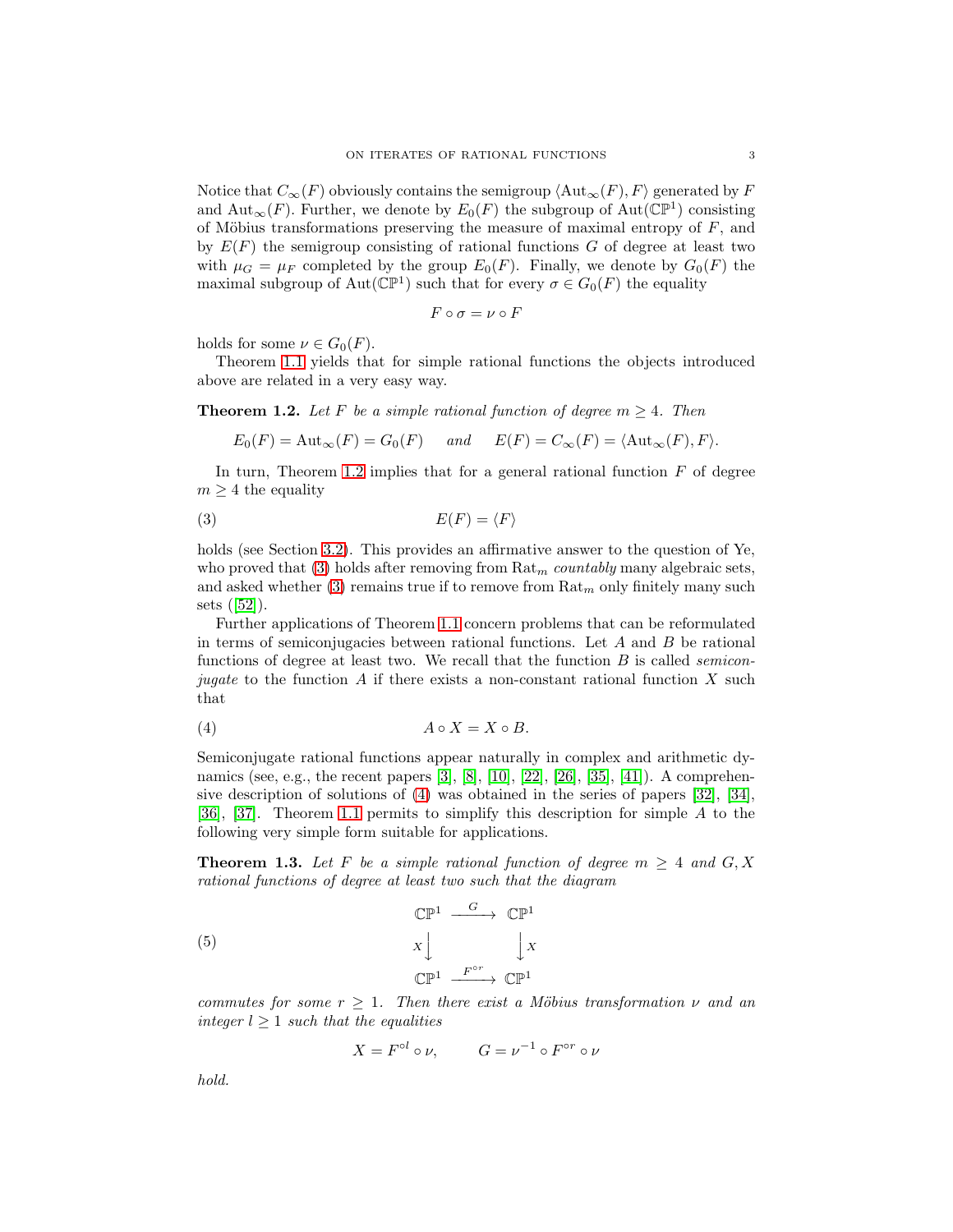As an example of an application of Theorem [1.3](#page-2-3) we provide a description of periodic algebraic curves for endomorphisms of  $(\mathbb{P}^1(K))^2$  of the form

<span id="page-3-0"></span>(6) 
$$
(z_1, z_2) \rightarrow (F_1(z_1), F_2(z_2)),
$$

where  $F_1, F_2$  are simple rational functions of degree at least four. Dynamics of such endomorphisms, in the case where considered functions are *polynomials*, were studied by Medvedev and Scanlon in the paper [\[26\]](#page-21-4). In particular, they showed that for non-special polynomials  $F_1, F_2$  invariant curves for [\(6\)](#page-3-0) have genus zero and can be parametrzied by polynomials  $X_1, X_2$  satisfying the system of semiconjugacies

<span id="page-3-1"></span>(7) 
$$
(\mathbb{CP}^1)^2 \xrightarrow{(G,G)} (\mathbb{CP}^1)^2
$$
  
\n $(X_1, X_2)$   $\Big\downarrow (X_1, X_2)$   
\n $(\mathbb{CP}^1)^2 \xrightarrow{(F_1, F_2)} (\mathbb{CP}^1)^2$ ,

where  $G$  is a polynomial. Medvedev and Scanlon also described solutions of  $(7)$ using the Ritt theory [\[46\]](#page-21-0). Notice that the results of [\[26\]](#page-21-4) concerning invariant curves for [\(6\)](#page-3-0) have numerous applications in complex and arithmetic dynamics (see e. g. [\[2\]](#page-20-4), [\[10\]](#page-20-3), [\[15\]](#page-20-5), [\[16\]](#page-20-6), [\[17\]](#page-21-18), [\[20\]](#page-21-19), [\[29\]](#page-21-20)).

A description of invariant curves for endomorphisms  $(6)$ , where  $F_1, F_2$  are arbitrary non-special rational functions, was obtained in the recent paper [\[41\]](#page-21-5). Instead of the Ritt theory, which cannot be generalized to rational functions, the approach of [\[41\]](#page-21-5) relies on the results of the papers [\[32\]](#page-21-14), [\[34\]](#page-21-15), [\[37\]](#page-21-17) about semiconjugate rational functions. Theorem [1.3](#page-2-3) permits to simplify considerably this description for simple  $F_1$  and  $F_2$  leading to the following result, which can be used easily for different applications.

<span id="page-3-2"></span>**Theorem 1.4.** Let  $F_1$  and  $F_2$  be simple rational functions of degree  $m \geq 4$  and C an irreducible algebraic curve in  $(\mathbb{P}^1(\mathbb{C}))^2$  that is not a vertical or horizontal line. *Then*  $(F_1, F_2)^{\circ d}(C) = C$  *for an integer*  $d \geq 1$  *if and only if* 

$$
F_2^{\circ d} = \alpha \circ F_1^{\circ d} \circ \alpha^{-1}
$$

*for some Möbius transformation*  $\alpha$ *, and*  $C$  *is one of the graphs* 

$$
X_2 = (\alpha \circ \nu \circ F_1^{\circ s})(X_1), \qquad X_1 = (\nu \circ F_1^{\circ s} \circ \alpha^{-1})(X_2),
$$

*where*  $\nu \in \text{Aut}(F_1^{\circ d})$  *and*  $s \geq 0$ .

As an application of Theorem [1.4,](#page-3-2) we show that for *general pairs* of rational functions  $F_1, F_2$  of degree  $m \geq 4$  endomorphisms [\(6\)](#page-3-0) have no periodic curves distinct from vertical or horizontal lines. In particular, the  $(F_1, F_2)$ -orbit of a point  $(x, y)$ in  $(\mathbb{P}^1(\mathbb{C}))^2$  is Zariski dense in  $(\mathbb{P}^1(\mathbb{C}))^2$ , unless x is a preperiodic point of  $F_1$ , or y is a preperiodic point of  $F_2$  (see Section [4.3\)](#page-19-0).

For proving Theorem [1.1,](#page-1-0) we use the following strategy. First, we show that if  $F$ is a simple rational function of degree  $m \geq 4$  and G is an indecomposable rational function of degree at least two such that the algebraic curve

<span id="page-3-3"></span>
$$
(8) \t\t\t F(x) - G(y) = 0
$$

is irreducible, then the genus of this curve is greater than zero. Then we show that if [\(8\)](#page-3-3) is reducible, then either  $G = F \circ \mu$ , where  $\mu$  is a Möbius transformation, or  $\deg G$  is equal to the binomial coefficient  $\binom{m}{k}$  for some k,  $1 < k < m - 1$ . Finally, using the theorem of Sylvester [\[50\]](#page-21-21) and Schur [\[49\]](#page-21-22) about prime divisors of binomial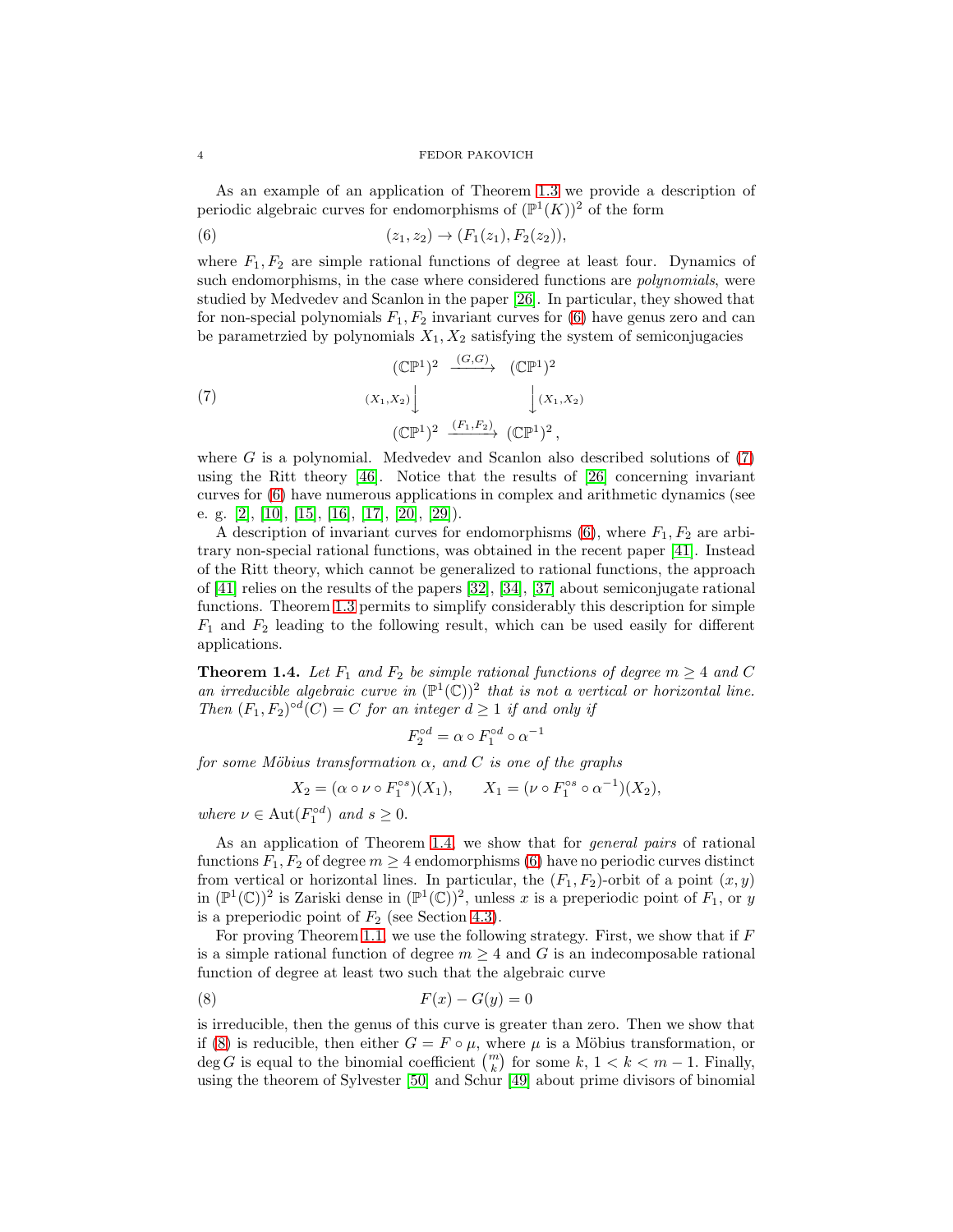coefficients, we show that there exists a prime number p such that  $p \mid \binom{m}{k}$  but  $p \nmid m$ . This implies that if the above function G is a compositional left factor of some iterate of  $F$ , that is,

$$
F^{\circ l} = G \circ H
$$

for some rational function H, then G necessarily has the form  $G = F \circ \mu$  for some  $\mu \in Aut(\mathbb{CP}^1)$ . Since F is tame, the last statement implies inductively the conclusion of the theorem.

The paper is organized as follows. In the second section, using the above approach we prove Theorem [1.1.](#page-1-0) We also provides examples of simple rational functions of degree two and three for which Theorem [1.1](#page-1-0) is not true. In the third section, we prove Theorem [1.2](#page-2-0) and some related results. Finally, in the fourth section, we first prove Theorem [1.3.](#page-2-3) Then, using this theorem and results of the paper [\[41\]](#page-21-5) describing invariant curves for [\(6\)](#page-3-0) in terms of semiconjugacies, we prove Theorem [1.4.](#page-3-2) We also prove the above mentioned corollary of Theorem [1.4](#page-3-2) concerning dynamics of endomorphisms [\(6\)](#page-3-0) for general pairs of rational functions.

# 2. Proof of Theorem [1.1](#page-1-0)

2.1. Calculation of genus of  $F(x) - G(y) = 0$ . Let F be a rational function of degree  $m \geq 2$ . We denote by  $Mon(F) \subseteq S_m$  the monodromy group of F.

<span id="page-4-0"></span>**Theorem 2.1.** Let F be a simple rational function of degree  $m \geq 2$ . Then F is *indecomposable and*  $Mon(F) = S_m$ .

*Proof.* Assume that

$$
F=F_1\circ F_2,
$$

where  $F_1$  and  $F_2$  are rational functions of degree  $m_1$  and  $m_2$ . It follows from the chain rule that the maximal number of critical values of the function in the right part of this equality is  $(2m_1 - 2) + (2m_2 - 2)$ . On the other hand, since F simple, the number of critical values of the function in the left part is  $2m_1m_2 - 2$ . Thus,

$$
0 \ge 2m_1m_2 - 2 - (2m_1 - 2) - (2m_2 - 2) = 2(m_1 - 1)(m_2 - 1),
$$

implying that at least one of the functions  $F_1$  and  $F_2$  has degree one.

Since F is indecomposable, the monodromy group  $Mon(F)$  of F is imprimitive. Moreover, for any critical value c of  $F$ , the permutation in  $Mon(P)$  corresponding to c is a transposition. Since a primitive permutation group containing a transposition is a full symmetric group (see [\[51\]](#page-21-23), Theorem 13.3), we conclude that  $\text{Mon}(F) = S_m.$ 

For rational functions F and H, let us define algebraic curves  $h_{F,H}(x, y)$  and  $h_F(x, y)$  by the formulas

$$
h_{H,F}: H_1(x)F_2(y) - H_2(x)F_1(y) = 0,
$$

and

$$
h_F: \frac{F_1(x)F_2(y) - F_2(x)F_1(y)}{x - y} = 0,
$$

where  $H_1$ ,  $H_2$  and  $F_1$ ,  $F_2$  are pairs of polynomials without common roots such that  $H = H_1/H_2$  and  $F = F_1/F_2$ . In case the above curves are irreducible, their general can be calculated explicitly in terms of ramification of  $H$  and  $F$  as follows.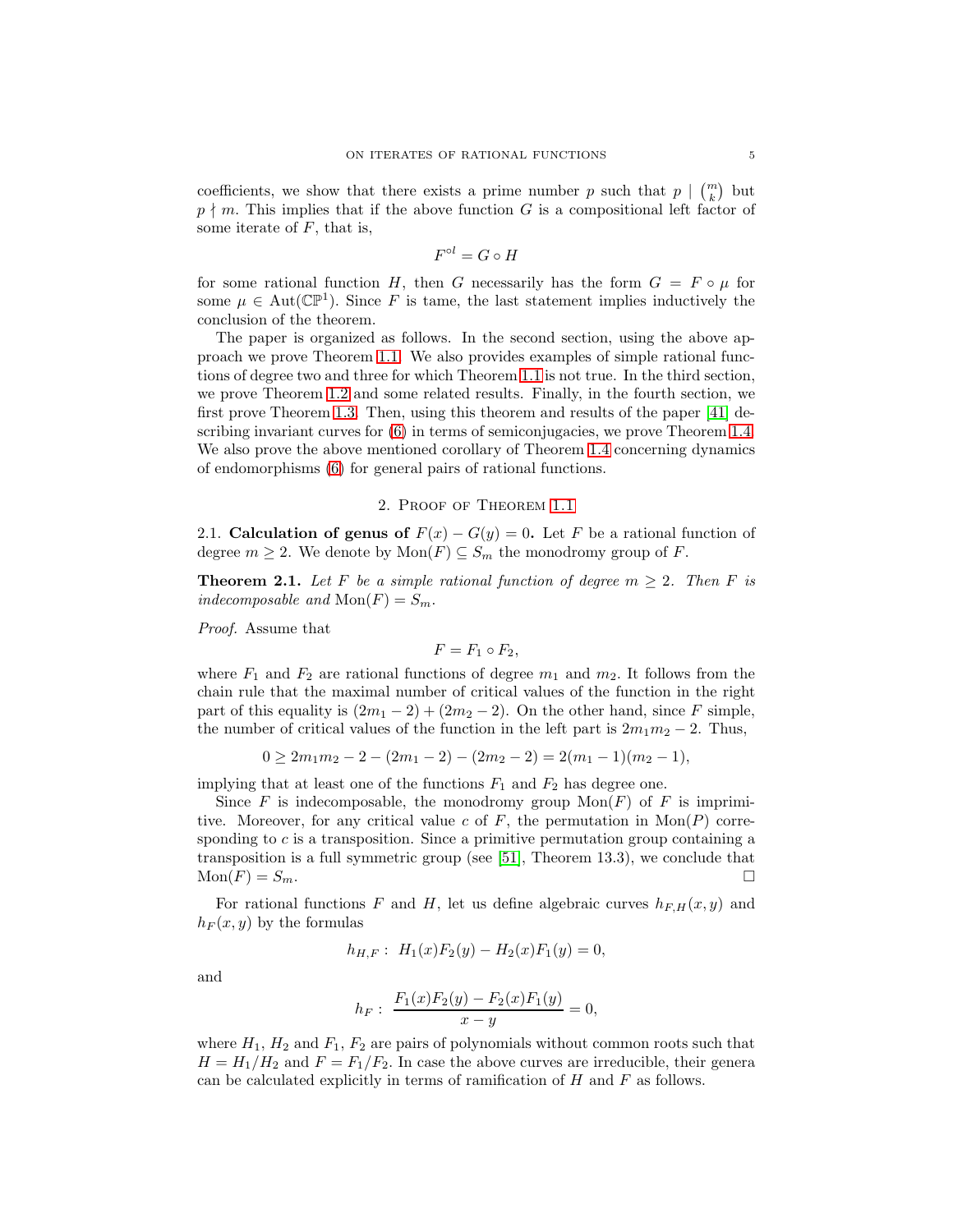Let us denote by  $S = \{z_1, z_2, \ldots, z_r\}$  a union of critical values of H and F, and set  $n = \deg H$ ,  $m = \deg F$ . Let  $z_0$  be a fixed point from  $\mathbb{CP}^1 \setminus S$  and  $\gamma_i \in \pi_1(\mathbb{CP}^1 \setminus S, z_0)$ small loops around  $z_i$ ,  $1 \leq i \leq r$ . For  $i, 1 \leq i \leq r$ , we denote by  $\alpha_i \in S_n$  (resp.  $\beta_i \in S_m$ ) a permutation of points of  $H^{-1}\lbrace z_0 \rbrace$  (resp. of  $F^{-1}\lbrace z_0 \rbrace$ ) induced by the lifting of  $\gamma_i$  by H (resp. F). Finally, for  $i, 1 \leq i \leq r$ , we denote by

$$
(a_{i,1},a_{i,2},...,a_{i,p_i})
$$

the collection of lengths of disjoint cycles in the permutation  $\alpha_i$ , and by

$$
(b_{i,1}, b_{i,2},...,b_{i,q_i})
$$

the collection of lengths of disjoint cycles in the permutation  $\beta_i$ . In this notation, the following formulas hold (see [\[12\]](#page-20-7) or [\[31\]](#page-21-8)):

<span id="page-5-0"></span>(9) 
$$
2 - 2g(h_{H,F}) = \sum_{i=1}^{r} \sum_{j_2=1}^{q_i} \sum_{j_1=1}^{p_i} \text{GCD}(a_{i,j_1}b_{i,j_2}) - mn(r-2),
$$

<span id="page-5-1"></span>(10) 
$$
4 - 2g(h_F) = \sum_{i=1}^r \sum_{j_2=1}^{p_i} \sum_{j_1=1}^{p_i} \text{GCD}(b_{i,j_1}b_{i,j_2}) - (r-2)m^2.
$$

<span id="page-5-2"></span>**Theorem 2.2.** Let F be a simple rational function of degree  $m \geq 4$  and H a *rational function of degree*  $n \geq 2$  *such that the curve*  $h_{H,F}$  *is irreducible. Then*  $g(h_{H,F}) > 0$ *. In particular, the functional equation*  $F \circ X = H \circ Y$  *has no solutions in rational functions* X, Y *.*

*Proof.* If  $z_i$ ,  $1 \le i \le r$ , is not a critical value of F, then obviously

$$
\sum_{j_1=1}^{p_i} \text{GCD}(a_{i,j_1}b_{i,j_2}) = p_i, \quad \sum_{j_2=1}^{q_i} \sum_{j_1=1}^{p_i} \text{GCD}(a_{i,j_1}b_{i,j_2}) = mp_i.
$$

Assume now that  $z_i$ ,  $1 \le i \le r$ , is a critical value of F. Then, whenever  $b_{i,j_2} = 1$ ,  $1 \leq j_2 \leq q_i$ , we still have

$$
\sum_{j_1=1}^{p_i} \text{GCD}(a_{i,j_1}b_{i,j_2}) = p_i.
$$

On the other hand, if  $b_{i,j_2} = 2$ ,  $1 \leq j_2 \leq q_i$ , then

$$
\sum_{j_1=1}^{p_i} \text{GCD}(a_{i,j_1}b_{i,j_2}) = p_i + l_i,
$$

where  $l_i$  is the number of even numbers among the numbers  $a_{i,j_1}$ ,  $1 \leq j_1 \leq p_i$ . Therefore, since among the numbers  $b_{i,j_2}$ ,  $1 \leq j_2 \leq q_i$ , exactly one is equal to two and all the other are equal to one, we have:

$$
\sum_{j_2=1}^{q_i} \sum_{j_1=1}^{p_i} \text{GCD}(a_{i,j_1}b_{i,j_2}) = (m-2)p_i + p_i + l_i = mp_i + (l_i - p_i).
$$

Since the Riemann-Hurwitz formula implies that

$$
\sum_{i=1}^{r} p_i = (r-2)n + 2,
$$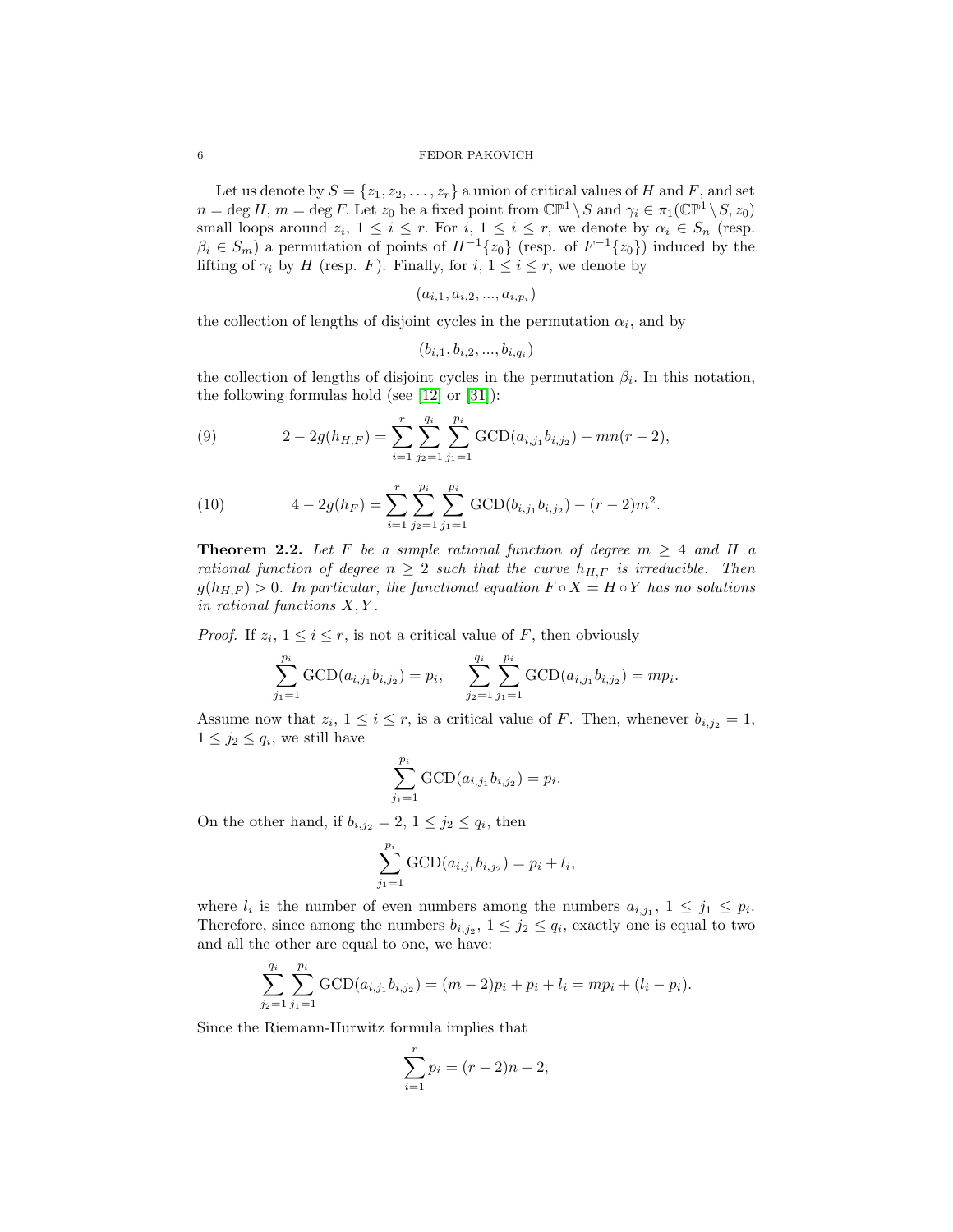this yields that

$$
\sum_{i=1}^{r} \sum_{j_2=1}^{q_i} \sum_{j_1=1}^{p_i} \text{GCD}(a_{i,j_1}b_{i,j_2}) = \sum_{i=1}^{r} mp_i + \sum' (l_i - p_i) = m((r-2)n + 2) + \sum' (l_i - p_i),
$$

where the sum  $\sum'$  runs only over indices corresponding to critical values of F.

Substituting the last expression in [\(9\)](#page-5-0), we conclude that  $g(h_{H,F}) = 0$  if and only if

$$
2m - 2 + \sum' (l_i - p_i) = 0.
$$

Stating differently,  $g(h_{H,F}) = 0$  if and only if the preimage  $H^{-1}\lbrace c_1, c_2, \ldots, c_{2m-2}\rbrace$ , where  $c_1, c_2, \ldots, c_{2m-2}$  are critical values of F, contains exactly  $2m-2$  points where the local multiplicity of  $H$  is odd. By the Riemann-Hurwitz formula,

$$
H^{-1}\{c_1, c_2, \dots, c_{2m-2}\} \ge (2m-4)n + 2,
$$

and the equality is attained if and only if any critical value of  $H$  is a critical value of F. On the other hand, the condition that  $H^{-1}\lbrace c_1, c_2, \ldots, c_{2m-2} \rbrace$  contains  $2m-2$ points where the local multiplicity of  $H$  is odd implies that

$$
H^{-1}\lbrace c_1, c_2, \ldots, c_{2m-2} \rbrace \leq (2m-2) + \frac{n(2m-2) - (2m-2)}{2} = (n+1)(m-1),
$$

and the equality is attained if and only if all  $2m-2$  points in  $H^{-1}\lbrace c_1, c_2, \ldots, c_{2m-2}\rbrace$ with odd multiplicity have multiplicity one, while all points with even multiplicity have multiplicity two. Thus, if  $g(h_{H,F}) = 0$ , then

$$
(2m-4)n + 2 \le (n+1)(m-1),
$$

implying that

$$
(n-1)(m-3) \leq 0.
$$

Since the last inequality is satisfied only for  $n = 1$  or for  $m = 2, 3$ , we conclude that  $g(h_{H,F}) > 0.$ 

<span id="page-6-0"></span>**Theorem 2.3.** Let F be a simple rational function of degree  $m \geq 3$ . Then the *curve*  $h_F$  *is irreducible and*  $g(h_F) > 0$ *. In particular, the equality*  $F \circ X = F \circ Y$ *, where* X and Y are rational functions, implies that  $X = Y$ .

*Proof.* It is well-known (see e.g. [\[31\]](#page-21-8), Corollary 2.3) that the curve  $h_F(x, y)$  is irreducible if and only if the monodromy group  $Mon(F)$  is doubly transitive. Therefore, since a symmetric group is doubly transitive, the irreducibility of  $h_F(x, y)$  follows from Theorem [2.1.](#page-4-0)

Further, applying formula [\(10\)](#page-5-1) one can show (see [\[31\]](#page-21-8), p. 210) that for a simple rational function F of degree  $m \geq 2$  the equality

$$
g(h_F) = (m-2)^2
$$

holds. Therefore,  $g(h_F) > 0$  whenever  $m \geq 3$ .

2.2. Conditions for reducibility of  $F(x) - G(y) = 0$ . Let F be a rational function of degree  $m \geq 2$ , and  $U \subset \mathbb{CP}^1$  a simply connected domain containing no critical values of F. Then in U there exist  $m = \deg F$  different branches of the algebraic function  $F^{-1}(z)$ . We will denote these branches by small letters  $f_1, f_2, \ldots, f_m$ .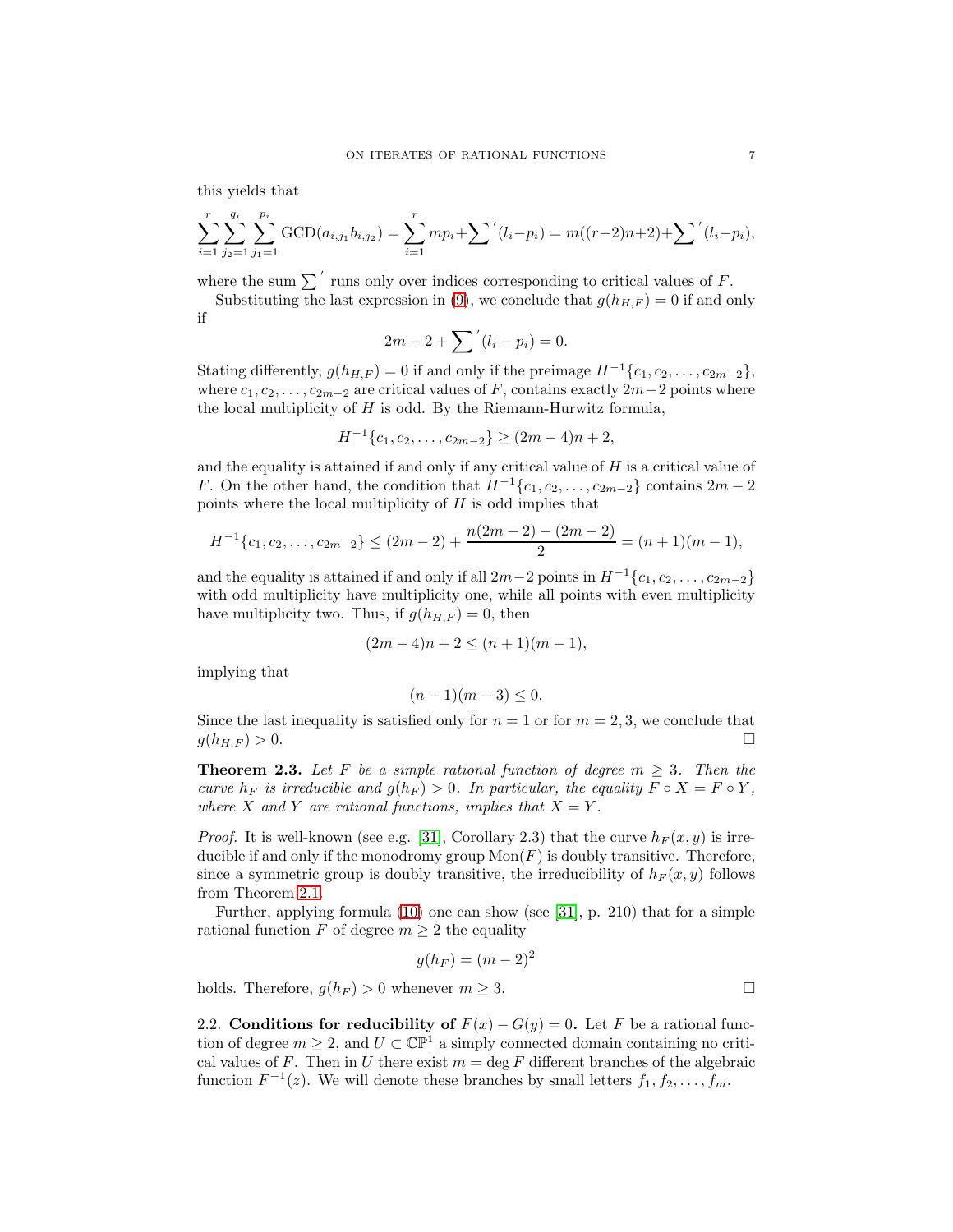<span id="page-7-4"></span>**Lemma 2.4.** Let F be a rational function of degree  $m \geq 2$  such that  $\text{Mon}(F) = S_m$ . *Then the equality*

<span id="page-7-0"></span>(11) 
$$
c_1(z)f_1(z) + c_2(z)f_2(z) + \cdots + c_m(z)f_m(z) = c_0(z),
$$

*where*  $c_i(z) \in \mathbb{C}(z)$ ,  $0 \leq i \leq m$ , *implies that* 

$$
c_1(z)=c_2(z)=\cdots=c_m(z).
$$

*Proof.* Assume, say, that  $c_1(z) \neq c_2(z)$ . Since  $Mon(F) = S_m$ , the transposition  $\sigma = (1, 2)$  is contained in  $\text{Mon}(F)$ , and acting by  $\sigma$  on equality [\(11\)](#page-7-0) we obtain the equality

<span id="page-7-1"></span>(12) 
$$
c_1(z)f_2(z) + c_2(z)f_1(z) + \cdots + c_m(z)f_m(z) = c_0(z).
$$

It follows now from [\(11\)](#page-7-0) and [\(12\)](#page-7-1) that  $f_1(z) = f_2(z)$  in contradiction with the assumption that  $f_1, f_2, \ldots, f_m$  are different branches of  $F^{-1}(z)$ .

Let  $P(z)$  and  $Q(z)$  be non-constant rational functions, and  $p(z)$  a single-valued branch of  $P^{-1}(z)$  defined in some disk  $D \subset \mathbb{CP}^1$ . We denote by  $Q(p(z))$  the algebraic function obtained by the analytic continuation of the germ  $\{D, Q(p(z))\},\$ and by  $d(Q(p(z)))$  the degree of  $Q(p(z))$ , that is, the number of its branches.

<span id="page-7-5"></span>**Lemma 2.5.** Let  $P(z)$  and  $Q(z)$  be non-constant rational functions. Then

$$
d(Q(p(z))) = \deg P(z) / [\mathbb{C}(z) : \mathbb{C}(P,Q)].
$$

*In particular, the degree*  $d(Q(p(z)))$  *does not depend on the choice of the branch of*  $P^{-1}(z)$ *. Moreover, if* P *is indecomposable, then either*  $d(Q(p(z))) = 1$ *, or*  $d(Q(p(z))) = \deg P$ .

*Proof.* Since any algebraic relation between  $Q(p(z))$  and z over C transforms to an algebraic relation between  $Q(z)$  and  $P(z)$  and vice verse we have:

<span id="page-7-2"></span>(13) 
$$
d(Q(p(z))) = [\mathbb{C}(P,Q) : \mathbb{C}(P)] = [\mathbb{C}(z) : \mathbb{C}(P)] / [\mathbb{C}(z) : \mathbb{C}(P,Q)] = \deg P(z) / [\mathbb{C}(z) : \mathbb{C}(P,Q)].
$$

Furthermore, by the Lüroth theorem,  $\mathbb{C}(P,Q) = \mathbb{C}(R)$  for some  $R \in \mathbb{C}(z)$ , implying that

$$
P = \widetilde{P} \circ R, \quad Q = \widetilde{Q} \circ R
$$

for some  $\widetilde{P}, \widetilde{Q} \in \mathbb{C}(z)$ . Therefore, if the function P is indecomposable, then either  $\mathbb{C}(P,Q) = \mathbb{C}(P)$ , or  $\mathbb{C}(P,Q) = \mathbb{C}(z)$ , implying by [\(13\)](#page-7-2) that either  $d(Q(p(z))) = 1$ , or  $d(Q(p(z))) = \deg P$ .

<span id="page-7-6"></span>**Theorem 2.6.** Let H and F be rational functions of degree  $n \geq 2$  and  $m \geq 2$  such *that* H *is indecomposable,*  $Mon(F) = S_m$ *, and the curve*  $h_{H,F}$  *is reducible. Then either*  $H = F \circ \mu$ , *where*  $\mu$  *is a Möbius transformation, or*  $n = \binom{m}{k}$  *for some* k,  $1 < k < m - 1$ .

*Proof.* Let  $H_1$ ,  $H_2$  and  $F_1$ ,  $F_2$  be pairs of polynomials without common roots such that  $H = H_1/H_2$  and  $F = F_1/F_2$ . Suppose that

<span id="page-7-3"></span>(14) 
$$
H_1(x)F_2(y) - H_2(x)F_1(y) = M(x, y)N(x, y)
$$

for some non-constant polynomials  $M(x, y)$ ,  $N(x, y)$ . Notice that since H and F are non-constants the numbers deg  $_{x}M$ , deg  $_{y}M$ , deg  $_{x}N$ , deg  $_{y}N$  are necessarily distinct from zero.

$$
8 \\
$$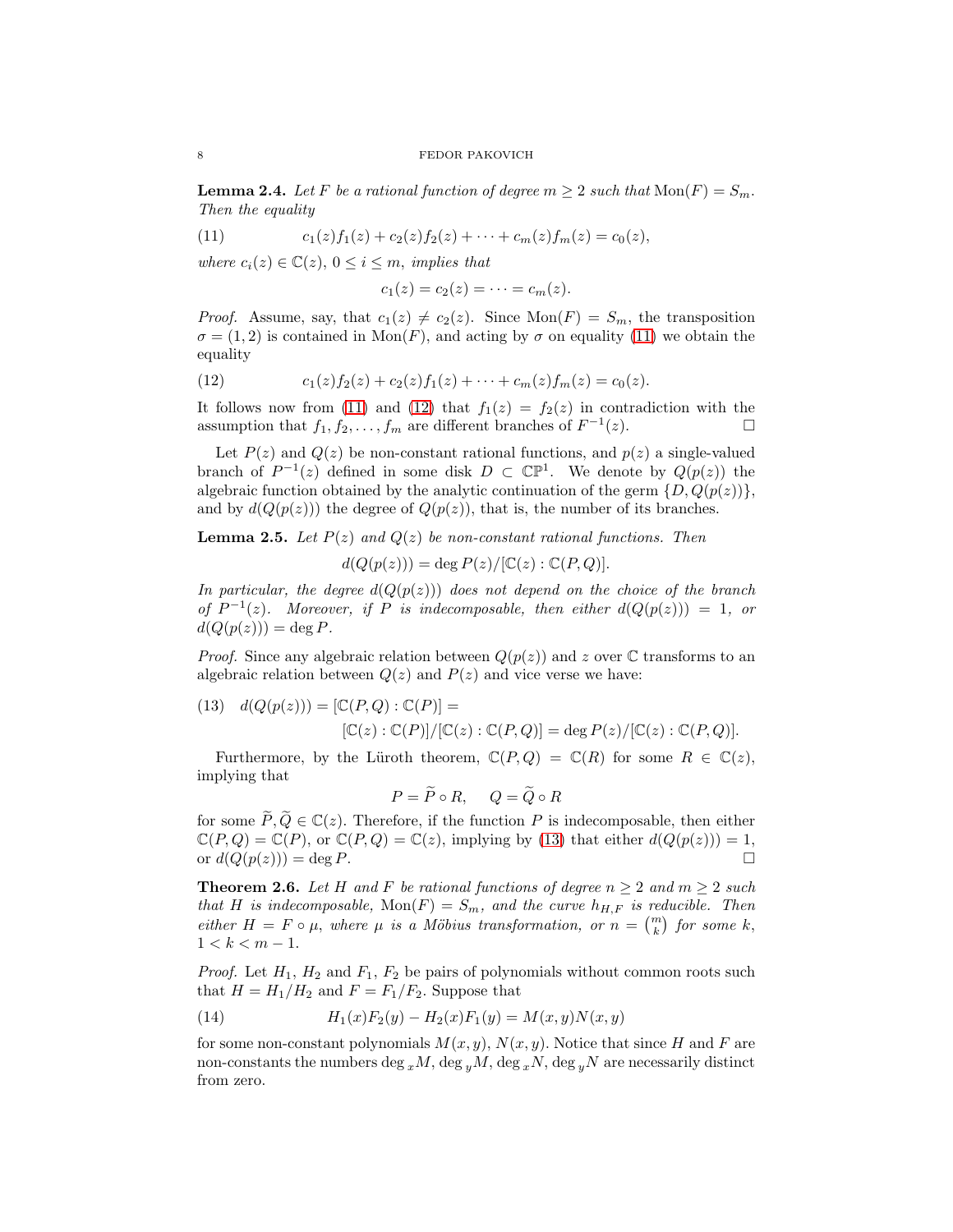Let  $h_1, h_2, \ldots h_n$  be branches of  $H^{-1}(z)$  and  $f_1, f_2, \ldots f_m$  branches of  $F^{-1}(z)$ defined in a simply connected domain  $U \subset \mathbb{CP}^1$  containing no critical values of F or H. Since deg  $_{y}M > 0$ , it follows from [\(14\)](#page-7-3) that for at least one i,  $1 \leq i \leq m$ , the equality

<span id="page-8-0"></span>
$$
(15) \t\t\t M(h1, fi) = 0
$$

holds. On the other hand, equality [\(15\)](#page-8-0) cannot be satisfied for all  $i, 1 \leq i \leq m$ , since otherwise the equality deg  $_{y}N = 0$  holds. Let  $i_1, i_2, \ldots, i_k$  be indices for which [\(15\)](#page-8-0) holds. Then [\(15\)](#page-8-0) implies that

<span id="page-8-1"></span>(16) 
$$
f_{i_1} + f_{i_2} + \cdots + f_{i_k} = Q(h_1)
$$

for some  $Q \in \mathbb{C}(z)$ . Furthermore, since the set  $\{i_1, i_2, \ldots, i_k\}$  is a proper subset of  $\{1, 2, \ldots, m\}$ , the function  $Q(h_1)$  is not a rational function by Lemma [2.4.](#page-7-4) Thus,  $d(Q(h_1(z))) \neq 1$ , implying by Lemma [2.5](#page-7-5) that the functions  $Q(h_i(z))$ ,  $1 \leq i \leq n$ , are pairwise different.

Continuing equality [\(16\)](#page-8-1) analytically along an arbitrary closed curve  $\gamma$  in  $\mathbb{CP}^1$ , we obtain an equality where on the left side is a sum of branches of  $F^{-1}(z)$  over a subset of  $\{1, 2, \ldots, m\}$  containing k elements, while on the right side is a branch  $Q(h_i)$ ,  $1 \leq i \leq n$ , of the function  $Q(h_1(z))$ . Furthermore, to different subsets of  $\{1, 2, \ldots, m\}$  correspond different branches of  $Q(h_1(z))$ , for otherwise we obtain a contradiction with Lemma [2.4.](#page-7-4) Since the equality  $Mon(F) = S_m$  implies that for an appropriately chosen  $\gamma$  we can obtain on the left side a sum of branches of  $F^{-1}(z)$ over any k-element subset of  $\{1, 2, \ldots, m\}$ , while the transitivity of Mon $(H)$  implies that for an appropriately chosen  $\gamma$  we can obtain on the right side any branch of  $Q(h_1(z))$ , we conclude that the degree of  $Q(h_1(z))$  is equal to the number of kelement subsets of  $\{1, 2, ..., m\}$ , for some k,  $1 \le k \le n$ , that is,  $n = {m \choose k}$ .

Let us observe now that if  $k = 1$ , then  $n = m$  and equality [\(16\)](#page-8-1) implies the equality  $z = (F \circ Q)(h_1)$ . Thus, the function  $F \circ Q$  is inverse to  $h_1$ , that is,  $H = F \circ Q$ . Moreover, since  $n = m$ , the function Q is a Möbius transformation. Finally, the same conclusion is true if  $k = m - 1$  since we can switch between  $M(x, y)$  and  $N(x, y)$ .  $N(x, y).$ 

**Remark 2.7.** Notice that reducible curves  $h_{H,F}$  satisfying  $n = \binom{m}{2}$  do indeed exist for every  $m > 3$  (see [\[13\]](#page-20-8), Example 2.4). For further information regarding the reducibility problem for curves  $h_{H,F}$  we refer the reader to [\[14\]](#page-20-9) and the references therein.

2.3. Prime divisors of  $\binom{m}{k}$ . The classical theorem of Sylvester [\[50\]](#page-21-21) and Schur [\[49\]](#page-21-22) states that in the set of integers  $a, a+1, \ldots, a+b-1$ , where  $a > b$ , there is a number divisible by a prime greater than  $b$ . For a natural number  $x$ , let us denote by  $\mathcal{P}(x)$  the greatest prime factor of x. Then the theorem of Sylvester and Schur may be reformulated as follows ([\[6\]](#page-20-10)): for any  $m \geq 2k$  the inequality  $\mathcal{P}(\binom{m}{k}) > k$ holds. Furthermore, the last inequality may be sharpened to the inequality

<span id="page-8-2"></span>(17) 
$$
\mathcal{P}\left(\binom{m}{k}\right) \geq \frac{7}{5}k
$$

(see [\[9\]](#page-20-11), [\[21\]](#page-21-24)). We will prove that this implies the following corollary.

<span id="page-8-3"></span>**Theorem 2.8.** Let  $m \geq 4$  be a natural number, and k a natural number such that  $1 < k < m-1$ . Then there exists a prime number p such that  $p \mid {m \choose k}$  but  $p \nmid m$ .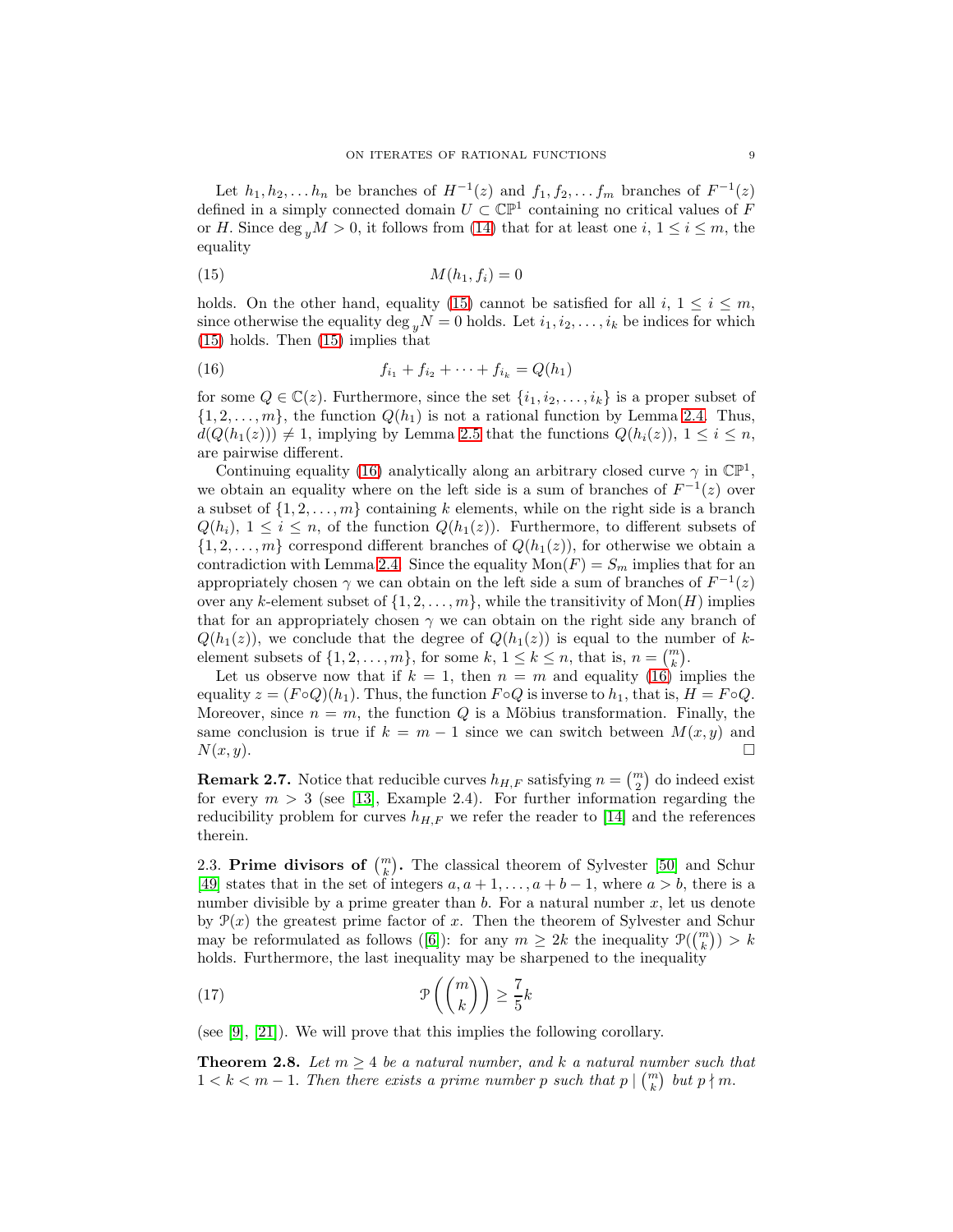*Proof.* Since  $\binom{m}{k} = \binom{m}{m-k}$ , it is enough to prove the theorem under the assumption that  $m \geq 2k$ . Applying the Sylvester-Schur theorem, we conclude that there is a number s,  $m - k + 1 \leq s \leq m$ , such that  $\mathcal{P}(\binom{m}{k}) = \mathcal{P}(s) = p > k$ . Moreover, if s is *strictly* less than  $m$ , then  $p$  cannot be a divisor of  $m$  for otherwise

<span id="page-9-2"></span>
$$
(18) \t\t\t p|(m-s)
$$

in contradiction with

<span id="page-9-1"></span>
$$
(19) \t\t\t p > k.
$$

Since however  $s$  can be equal to  $m$ , we will apply the Sylvester-Schur theorem in its strong form [\(17\)](#page-8-2) to the binomial coefficient  $\binom{m-1}{k-1}$  related with  $\binom{m}{k}$  by the equality

<span id="page-9-0"></span>(20) 
$$
{m \choose k} = \frac{m(m-1)...(m-k+1)}{k(k-1)...1} = \frac{m}{k} {m-1 \choose k-1}.
$$

Notice that [\(20\)](#page-9-0) implies that every prime factor p of  $\binom{m-1}{k-1}$  satisfying [\(19\)](#page-9-1) remains a prime factor of  $\binom{m}{k}$ .

Since  $m \geq 2k$  implies  $m-1 \geq 2(k-1)$ , applying [\(17\)](#page-8-2) to  $\binom{m-1}{k-1}$  we conclude that there is a number s,  $m - k + 1 \leq s \leq m - 1$ , such that

$$
\mathcal{P}\left(\binom{m-1}{k-1}\right) = \mathcal{P}(s) = p \ge \frac{7}{5}(k-1).
$$

Furthermore, if  $k > 3$  then

$$
p \ge \frac{7}{5}(k-1) > k,
$$

implying that  $p \mid \binom{m}{k}$ . On the other hand,  $p \nmid m$  since otherwise [\(18\)](#page-9-2) holds in contradiction with [\(19\)](#page-9-1).

For  $k \leq 3$  the theorem can be proved by an elementary argument. If  $k = 2$  then

$$
\binom{m}{k} = \frac{m(m-1)}{2}.
$$

Therefore, since  $GCD(m, m-1) = 1$ , the statement of the theorem is true, whenever  $(m-1) \nmid 2$ , and the last condition is always satisfied if  $m > 3$ . Similarly, if  $k = 3$ , then

$$
\binom{m}{k} = \frac{m(m-1)(m-2)}{2 \cdot 3},
$$

and the statement of the theorem is true whenever  $(m-1) \nmid 6$ . The last condition fails to be true for  $m > 3$  only if m is equal to 4 or 7. However, the pair  $m = 4$ ,  $k = 3$  does not satisfy the condition  $1 < k < m - 1$ . On the other hand, for the pair  $m = 7$ ,  $k = 3$  we have  $\binom{m}{k} = \binom{7}{3} = 5 \cdot 7$ , and the statement of the theorem is satisfied for  $p = 5$ .

*Proof of Theorem [1.1.](#page-1-0)* Let

<span id="page-9-3"></span>(21) 
$$
F^{\circ l} = F_r \circ F_{r-1} \circ \cdots \circ F_1
$$

be a decomposition of  $F^{\circ l}$ ,  $l \geq 1$ , into a composition of indecomposable rational functions. Since F is indecomposable by Theorem [2.1,](#page-4-0) for  $l = 1$  the theorem is true. On the other hand, since by Theorem [2.3](#page-6-0) the equality  $F \circ X = F \circ Y$  implies that  $X = Y$ , to prove the inductive step it is enough to show that equality [\(21\)](#page-9-3) implies that

<span id="page-9-4"></span>
$$
(22) \t\t\t F_r = F \circ \mu
$$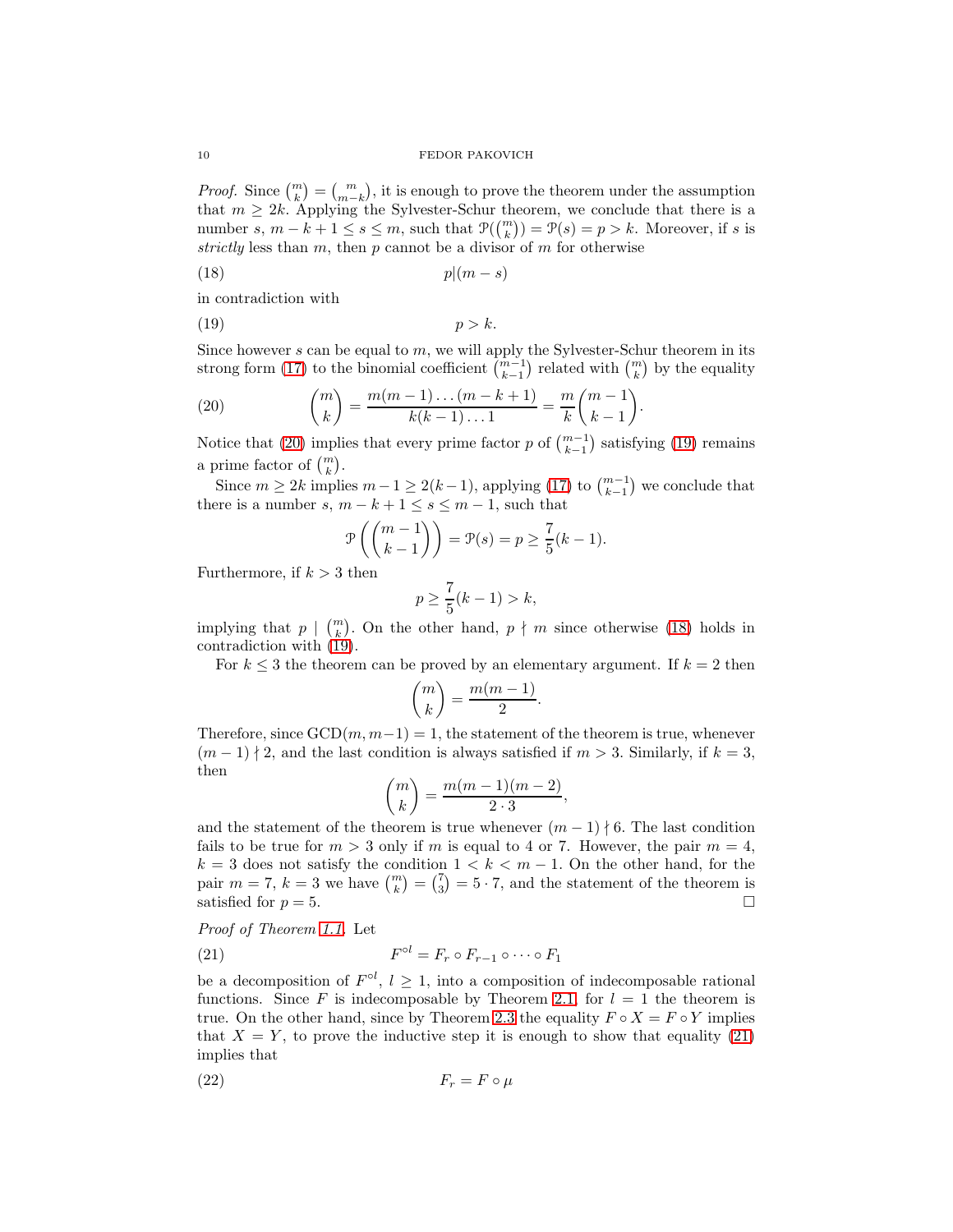for some Möbius transformation  $\mu$ .

Clearly, equality [\(21\)](#page-9-3) implies that the algebraic curve

<span id="page-10-0"></span>
$$
F(x) - F_r(y) = 0
$$

has a factor of genus zero. Moreover,  $(23)$  is necessarily reducible by Theorem [2.2.](#page-5-2) Since  $Mon(F) = S_m$  by Theorem [2.1,](#page-4-0) it follows now from Theorem [2.6](#page-7-6) that either [\(22\)](#page-9-4) holds, or deg  $F_r = {m \choose k}$  for some k,  $1 < k < m-1$ . However, the last case is impossible since [\(21\)](#page-9-3) implies that any prime divisor of deg  $F_r$  is a prime divisor of deg F in contradiction with Theorem [2.8.](#page-8-3)  $\Box$ 

<span id="page-10-2"></span>**Corollary 2.9.** Let F be a simple rational function of degree  $m \geq 4$ , and  $G_i$ ,  $1 \leq i \leq r$ , *rational functions of degree at least two such that* 

$$
F^{\circ l}=G_r\circ G_{r-1}\circ \dots G_1
$$

*for some*  $l \geq 1$ *. Then there exist Möbius transformations*  $\nu_i$ ,  $1 \leq i \leq r$ *, and integers*  $s_i \geq 1, 1 \leq i \leq r$ , *such that* 

$$
G_r = F^{\circ s_r} \circ \nu_{r-1}, \quad G_i = \nu_i^{-1} \circ F^{\circ s_i} \circ \nu_{i-1}, \quad 1 < i < r, \quad \text{and} \quad G_1 = \nu_1^{-1} \circ F^{\circ s_1}.
$$
\nProof. To prove the corollary, it is to decompose each  $G_i, 1 \leq i \leq r$ , into a

composition of indecomposable rational functions and to apply Theorem [1.1.](#page-1-0)  $\Box$ 

**Remark 2.10.** Theorem [1.1](#page-1-0) is not true if the degree m of  $F$  is equal to 2 or 3. Indeed, for example, for the rational functions

$$
P = \frac{z^2 - 1}{z^2 + 1}
$$
,  $Q = -\frac{1}{2z^2 - 1}$ ,  $R = \frac{1}{2}\left(z + \frac{1}{z}\right)$ 

the equality

$$
P \circ P = Q \circ R = -\frac{2z^2}{z^4 + 1}
$$

holds. On the other hand, the equality

<span id="page-10-1"></span>
$$
(24) \t\t R = \mu \circ P
$$

for a Möbius transformation  $\mu$  is impossible, since critical points of P and hence of  $\mu \circ P$  are 0 and  $\infty$ , while critical points of R are -1 and 1.

Further, setting

$$
P = \frac{6x}{x^3 - 2}
$$

and

$$
Q=-\frac{23328 x}{x^3+216\sqrt[3]{2} x^2+3888\,2^{2/3} x-93312},\quad R=\frac{36 x\left(2^{2/3} x^2-4\, x+2\sqrt[3]{2}\right)}{2^{2/3} x^2+2\, x+2\,\sqrt[3]{2}},
$$

one can check that  $P$  has critical points

$$
-1, \ \ \frac{1}{2} - \frac{i\sqrt{3}}{2}, \ \ \frac{1}{2} + \frac{i\sqrt{3}}{2}, \ \ \infty
$$

with different critical values

$$
2, -1 + i\sqrt{3}, -1 - i\sqrt{3}, 0,
$$

and that

$$
P \circ P = Q \circ R = -\frac{18 (x^3 - 2)^2 x}{x^9 - 6 x^6 - 96 x^3 - 8}.
$$

On the other hand, since  $\infty$  is not a critical point of R, equality [\(24\)](#page-10-1) cannot be satisfied for a Möbius transformation  $\mu$ .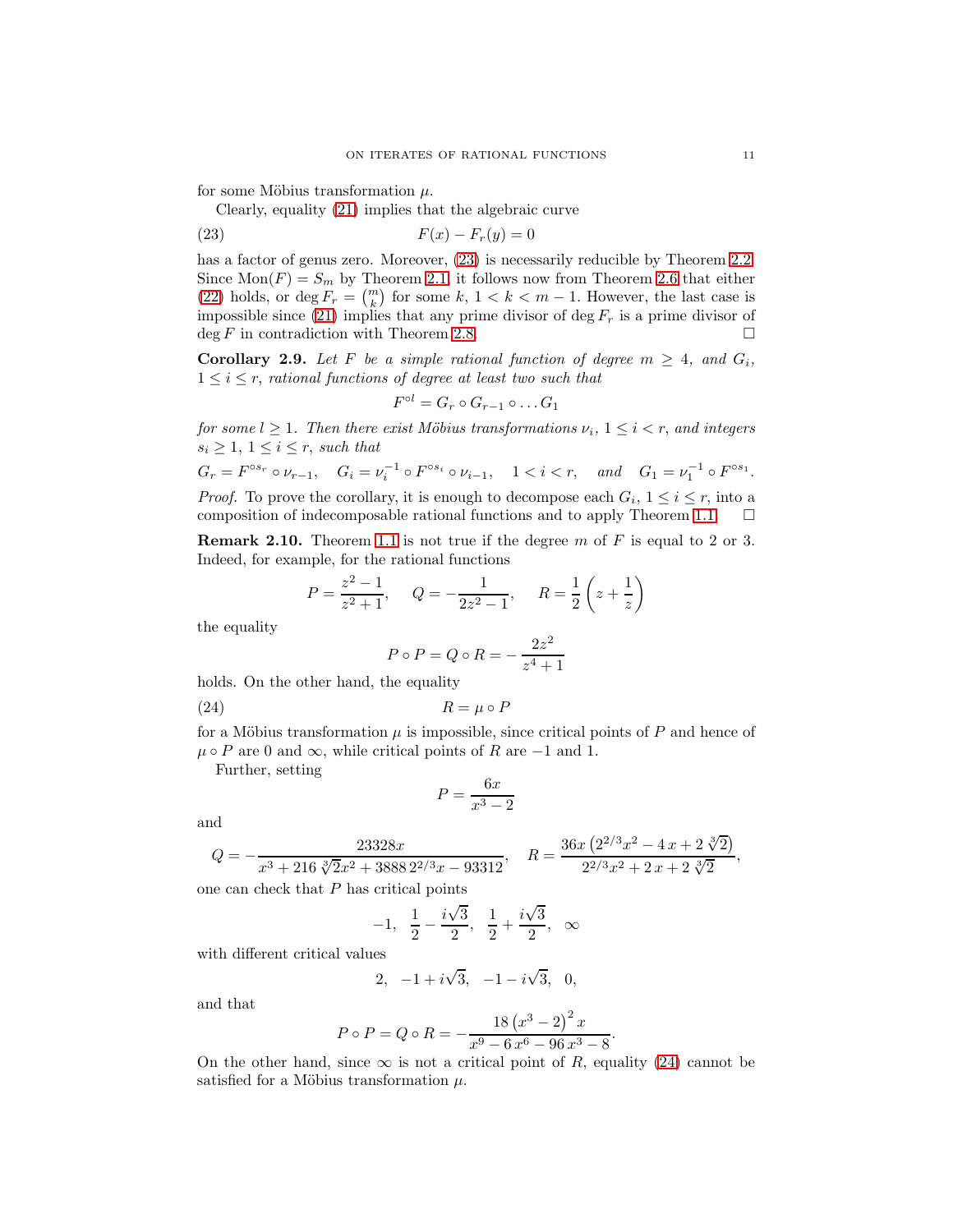### 3. Proof of Theorem [1.2](#page-2-0)

3.1. Groups and semigroups related to simple rational functions. We start from recalling some basic facts concerning the groups and semigroups defined in the introduction.

It is obvious that  $C(F)$  is a semigroup, and it follows from the inclusions

$$
C(F^{\circ k}),\ C(F^{\circ l}) \subseteq C(F^{\circ LCM(k,l)})
$$

that  $C_{\infty}(F)$  is also a semigroup. Further, according to the Ritt theorem (see [\[47\]](#page-21-9), and also [\[7\]](#page-20-12), [\[39\]](#page-21-25)), commuting rational functions of degree at least two are either special or have a common iterate. Thus, any element  $G$  of the semigroup  $C(F) \setminus \text{Aut}(F)$  for non-special F satisfies condition [\(1\)](#page-1-1) for some  $k, l \geq 1$ . Since however a description of solutions of  $(1)$  is known only in the polynomial case (see  $[45]$ ,  $[47]$ , this condition provides very little information about the semigroup  $C(F)$ in the general case. A method for describing  $C(F)$  for an arbitrary non-special rational function  $F$  was given in the recent paper [\[39\]](#page-21-25). A satisfactory description of  $C_{\infty}(F)$  is still not known (see [\[44\]](#page-21-27) for some particular results). Notice that since equality [\(1\)](#page-1-1) implies that G commutes with  $F^{\circ k}$ , the Ritt theorem yields that the semigroup  $C_{\infty}(F) \setminus \text{Aut}_{\infty}(F)$  coincides with the set of rational functions sharing an iterate with F.

Let us recall that by the results of Freire, Lopes, Mañé ([\[11\]](#page-20-13)) and Lyubich ([\[25\]](#page-21-28)), for every rational function F of degree  $n \geq 2$  there exists a unique probability measure  $\mu_F$  on  $\mathbb{CP}^1$ , which is invariant under F, has support equal to the Julia set  $J_F$ , and achieves maximal entropy log n among all  $F$ -invariant probability measures. The measure  $\mu_F$  can be described as follows. For  $a \in \mathbb{CP}^1$  let  $z_i^k(a), i = 1, \ldots, n^k$ , be the roots of the equation  $F^{\circ k}(z) = a$  counted with multiplicity, and  $\mu_{F,k}(a)$  be the measure defined by

$$
\mu_{F,k}(a) = \frac{1}{n^k} \sum_{i=1}^{n^k} \delta_{z_i^k(a)}
$$

.

Then for every  $a \in \mathbb{CP}^1$  with two possible exceptions, the sequence  $\mu_{F,k}(a), k \geq 1$ , converges in the weak topology to  $\mu_F$ . In particular, this yields that

<span id="page-11-0"></span>(25)  $\text{Aut}_{\infty}(F) \subseteq E_0(F),$ 

since the equality

$$
F^{\circ n} = \alpha^{-1} \circ F^{\circ n} \circ \alpha
$$

for some  $\alpha \in \text{Aut}(\mathbb{CP}^1)$  and  $n \geq 1$  implies that for every set  $S \subset \mathbb{CP}^1$  and  $k \geq 1$ the equality

$$
|S \cap F^{-nk}(a)| = |\alpha(S) \cap F^{-nk}(\alpha(a))|
$$

holds. Moreover, the above description of  $\mu_F$  implies that any G sharing an iterate with F belongs to  $E(F)$ . Thus,

<span id="page-11-1"></span>(26) 
$$
C_{\infty}(F) \subseteq E(F).
$$

The fact that  $E(F)$  is a semigroup can be established using the balancedness property of  $\mu_F$  or the Lubich operator (see [\[30\]](#page-21-1), [\[5\]](#page-20-14)). Further, it follows from the results of Levin and Przytycki (see [\[23\]](#page-21-10), [\[24\]](#page-21-11), and also [\[52\]](#page-22-1)) that if  $F$  is non-special, then  $G \in E(F) \setminus E_0(F)$  if and only if G satisfies equation [\(2\)](#page-1-2), which generalizes equation [\(1\)](#page-1-1). A complete description of  $E(F)$  is known only if F is a polynomial, in which case  $E(F) \setminus E_0(F)$  coincides with the set of polynomials sharing a Julia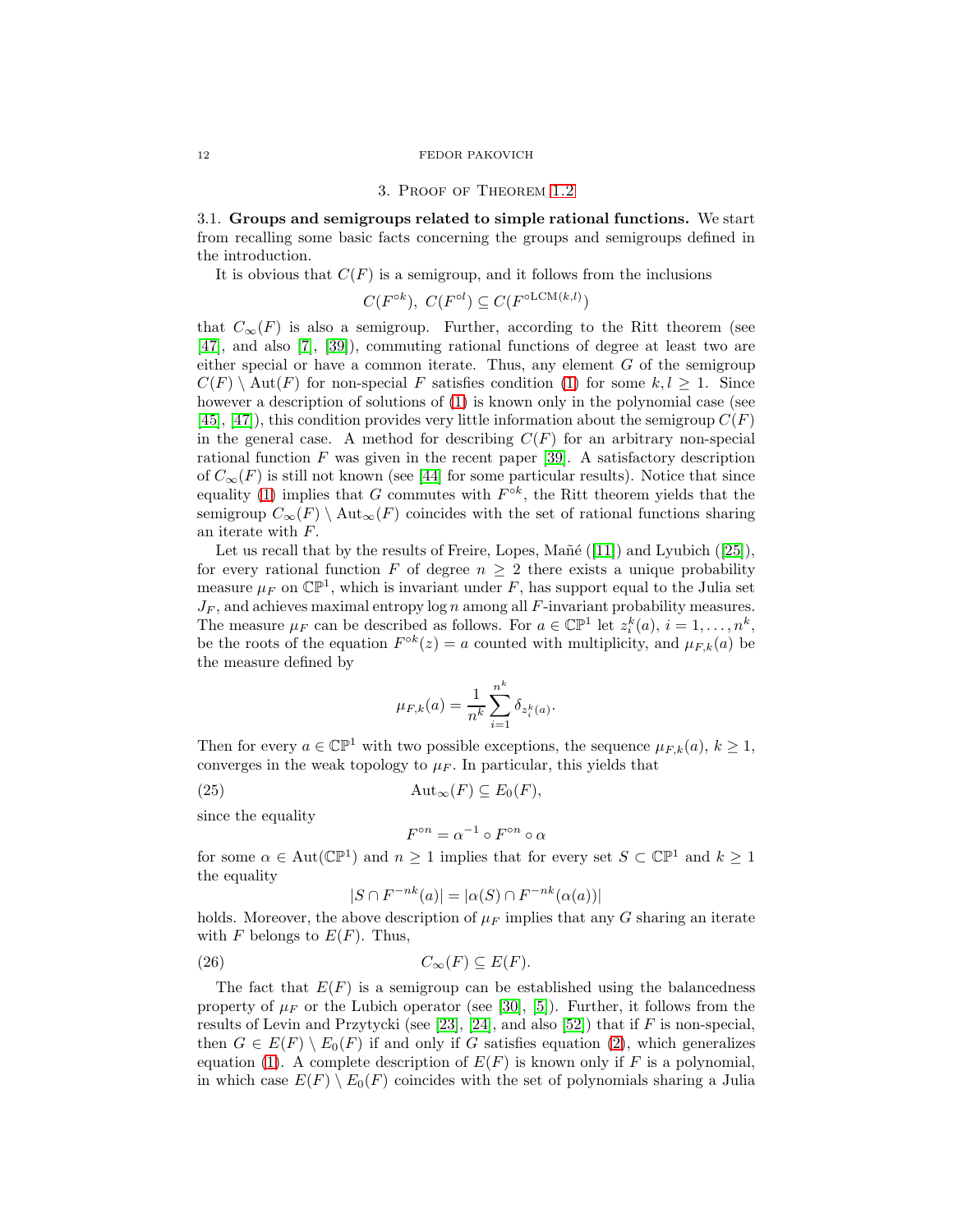set with  $F$  (see [\[1\]](#page-20-15), [\[48\]](#page-21-29) and also [\[40\]](#page-21-30), [\[44\]](#page-21-27)). Some partial results in the rational case can be found in [\[52\]](#page-22-1), [\[38\]](#page-21-31).

The group  $G_0(F)$  defined in the introduction is a subgroup of the group  $G(F)$ consisting of Möbius transformations  $\sigma$  such that

<span id="page-12-5"></span>(27) 
$$
F \circ \sigma = \mu \circ F
$$

for some Möbius transformations  $\nu$ . It is easy to see that  $G(F)$  is indeed a group and that the map

$$
\gamma:\sigma\to\mu_\sigma
$$

is a homomorphism from  $G(F)$  to the group  $Aut(\mathbb{CP}^1)$ . The group  $G(F)$  is finite and its order is bounded in terms of  $m = \deg F$ , unless

<span id="page-12-0"></span>(28) 
$$
\alpha \circ F \circ \beta = z^m
$$

for some  $\alpha, \beta \in \text{Aut}(\mathbb{CP}^1)$  (see [\[36\]](#page-21-16), Section 4 or [\[43\]](#page-21-32), Section 2). Thus, the group  $G_0(F)$  is also finite, unless [\(28\)](#page-12-0) holds.

<span id="page-12-8"></span>**Lemma 3.1.** Let F be a simple rational function of degree  $m \geq 3$ . Then the group  $G_0(F)$  *is finite and the restriction of*  $\gamma$  *to*  $G_0(F)$  *is an automorphism of*  $G_0(F)$ *.* 

*Proof.* Since equality [\(28\)](#page-12-0) is impossible for simple F of degree  $m \geq 3$ , the group  $G_0(F)$  is finite. Therefore, since Theorem [2.3](#page-6-0) implies that the kernel of  $\gamma$  is trivial, it follows from  $\gamma(G_0(F)) \subseteq G_0(F)$  that the restriction of  $\gamma$  to  $G_0(F)$  is an automorphism  $G_0(F)$ . automorphism  $G_0(F)$ .

<span id="page-12-4"></span>**Corollary 3.2.** Let F be a simple rational function of degree  $m \geq 3$ . Then  $G_0(F) \subseteq \text{Aut}(F^{\circ s}),$  where  $s = |Aut(G_0(F))|$ .

*Proof.* For  $s = |Aut(G_0(F))|$  the iterate  $\gamma^{os}$  is the identical automorphism of  $G_0(F)$ . Therefore, since

$$
F^{\circ s} \circ \sigma = \gamma^{\circ s}(\sigma) \circ F^{\circ s}, \quad \sigma \in G_0(F),
$$
  
every element of  $G_0(F)$  commutes with  $F^{\circ s}$ .

<span id="page-12-7"></span>**Lemma 3.3.** Let  $F$  be a rational function, and  $\nu$  a Möbius transformation such *that*

<span id="page-12-1"></span>
$$
(\nu \circ F)^{\circ l} = F^{\circ l}
$$

*for some*  $l \geq 1$ *. Then*  $\nu \in \text{Aut}(F^{\circ l})$ *.* 

*Proof.* Clearly, equality [\(29\)](#page-12-1) implies the equality

<span id="page-12-2"></span>(30) 
$$
(\nu \circ F)^{\circ (l-1)} \circ \nu = F^{\circ (l-1)}
$$

Composing now  $F$  with the both parts of equality [\(30\)](#page-12-2), we obtain the equality

<span id="page-12-3"></span>(31) 
$$
(F \circ \nu)^{\circ l} = F^{\circ l}.
$$

It follows now from [\(29\)](#page-12-1) and [\(31\)](#page-12-3) that

$$
F^{\circ l} \circ \nu = (\nu \circ F)^{\circ l} \circ \nu = \nu \circ (F \circ \nu)^{\circ l} = \nu \circ F^{\circ l}.
$$

.

<span id="page-12-6"></span>**Lemma 3.4.** Let F be a simple rational function of degree  $m > 3$ . Then F is not *a special function.*

*Proof.* The proof follows easily from the analysis of ramifications of special functions. Since below we prove a more general result (Lemma [4.3\)](#page-17-0), we omit the details.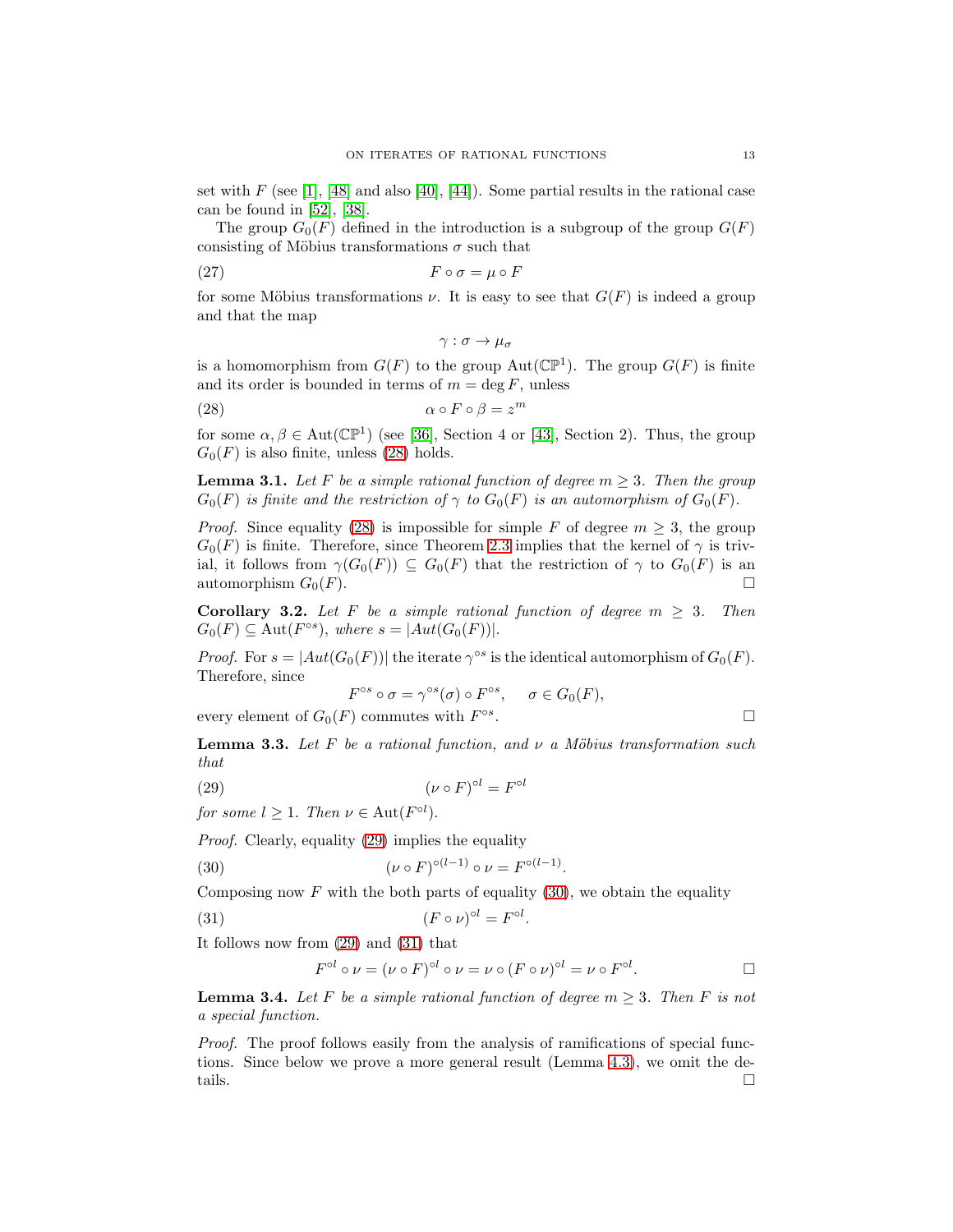<span id="page-13-0"></span>**Theorem 3.5.** Let F be a simple rational function of degree  $m \geq 4$ . Then

$$
E_0(F) = G_0(F) = \text{Aut}_{\infty}(F) = \text{Aut}(A^{\circ s}),
$$

*where*  $s = |Aut(G_0(F))|$ .

*Proof.* By Corollary [3.2](#page-12-4) and [\(25\)](#page-11-0), we have:

$$
G_0(F) \subseteq \mathrm{Aut}(A^{\circ s}) \subseteq \mathrm{Aut}_{\infty}(F) \subseteq E_0(F).
$$

Thus, to prove the theorem we only must show that  $E_0(F) \subseteq G_0(F)$ . In turn, for this purpose it is enough to establish that for every  $\nu \in E_0(F)$  there exists  $\mu \in E_0(F)$  such that [\(27\)](#page-12-5) holds. Let  $\nu$  be an arbitrary element of  $E_0(F)$ . Then  $F \circ \nu \in E(F)$ , implying by Lemma [3.4](#page-12-6) and the theorem of Levin and Przytycki that

$$
F^{\circ k_1} = F^{\circ k_2} \circ (F \circ \nu)^{\circ l}
$$

for some  $k_1, l \geq 1, k_2 \geq 0$ . Applying to the last equality recursively Theorem [2.3,](#page-6-0) we conclude that

$$
F^{\circ (k_1-k_2)} = (F \circ \nu)^{\circ l}.
$$

Therefore, by Theorem [1.1,](#page-1-0) there exist Möbius transformations  $\nu_i$ ,  $1 \leq i \leq l-1$ , such that

 $F \circ \nu = F \circ \nu_{r-1}, \quad F \circ \nu = \nu_i^{-1} \circ F \circ \nu_{i-1}, \quad 1 < i < l, \text{ and } F \circ \nu = \nu_1^{-1} \circ F.$ 

Thus, equality [\(27\)](#page-12-5) holds for  $\mu = \nu_1^{-1}$ . Finally, since

$$
F^{\circ l} = (F \circ \nu)^{\circ l} = (\nu_1^{-1} \circ F)^{\circ l},
$$

it follows from Lemma [3.3](#page-12-7) that  $\nu_1^{-1} \in \text{Aut}_{\infty}(F) \subseteq E_0(F)$ .

Notice that Lemma 3.1 and Theorem 3.5 imply that every element of the semi-  
group 
$$
\langle \text{Aut}_{\infty}(F), F \rangle
$$
 can be represented in a unique way in the form  $\alpha \circ F^{\circ s}$ , where  $\alpha \in \text{Aut}_{\infty}(F)$  and  $s \ge 1$ , or, in the form  $F^{\circ s} \circ \alpha'$ , where  $\alpha' \in \text{Aut}_{\infty}(F)$  and  $s \ge 1$ .

*Proof of Theorem [1.2.](#page-2-0)* In view of Theorem [3.5,](#page-13-0) we only must show that

$$
C_{\infty}(F) = E(F) = \langle \text{Aut}_{\infty}(F), F \rangle.
$$

Moreover, in view of [\(26\)](#page-11-1), the first equality follows from the theorem of Levin and Przytycki and Theorem [2.3,](#page-6-0) since the latter implies that any  $G$  satisfying  $(2)$  also satisfies [\(1\)](#page-1-1). Since the semigroup  $\langle \text{Aut}_{\infty}(F), F \rangle$  is obviously a subsemigroup of  $C_{\infty}(F)$ , to finish the proof we only must show that if a rational function G satisfies [\(1\)](#page-1-1), then it belongs to  $\langle \text{Aut}_{\infty}(F), F \rangle$ .

Applying Corollary [2.9](#page-10-2) to equality  $(1)$ , we see that there exist Möbius transformations  $\nu_i$ ,  $1 \leq i \leq l-1$ , such that

$$
G = F^{\circ s} \circ \nu_{l-1}, \quad G = \nu_i^{-1} \circ F^{\circ s} \circ \nu_{i-1}, \quad 1 < i < l, \quad \text{and} \quad G = \nu_1^{-1} \circ F^{\circ s},
$$

where  $s = k/l$ . Moreover, since

$$
F^{\circ sl} = G^{\circ l} = (\nu_1^{-1} \circ F^{\circ s})^{\circ l},
$$

Lemma [3.3](#page-12-7) implies that

$$
\nu_1^{-1} \in \mathrm{Aut}(F^{\circ sl}) \subseteq \mathrm{Aut}_{\infty}(F).
$$

Thus,

$$
G = \nu_1^{-1} \circ F^{\circ s} \in \langle \text{Aut}_{\infty}(F), F \rangle.
$$

$$
\Box
$$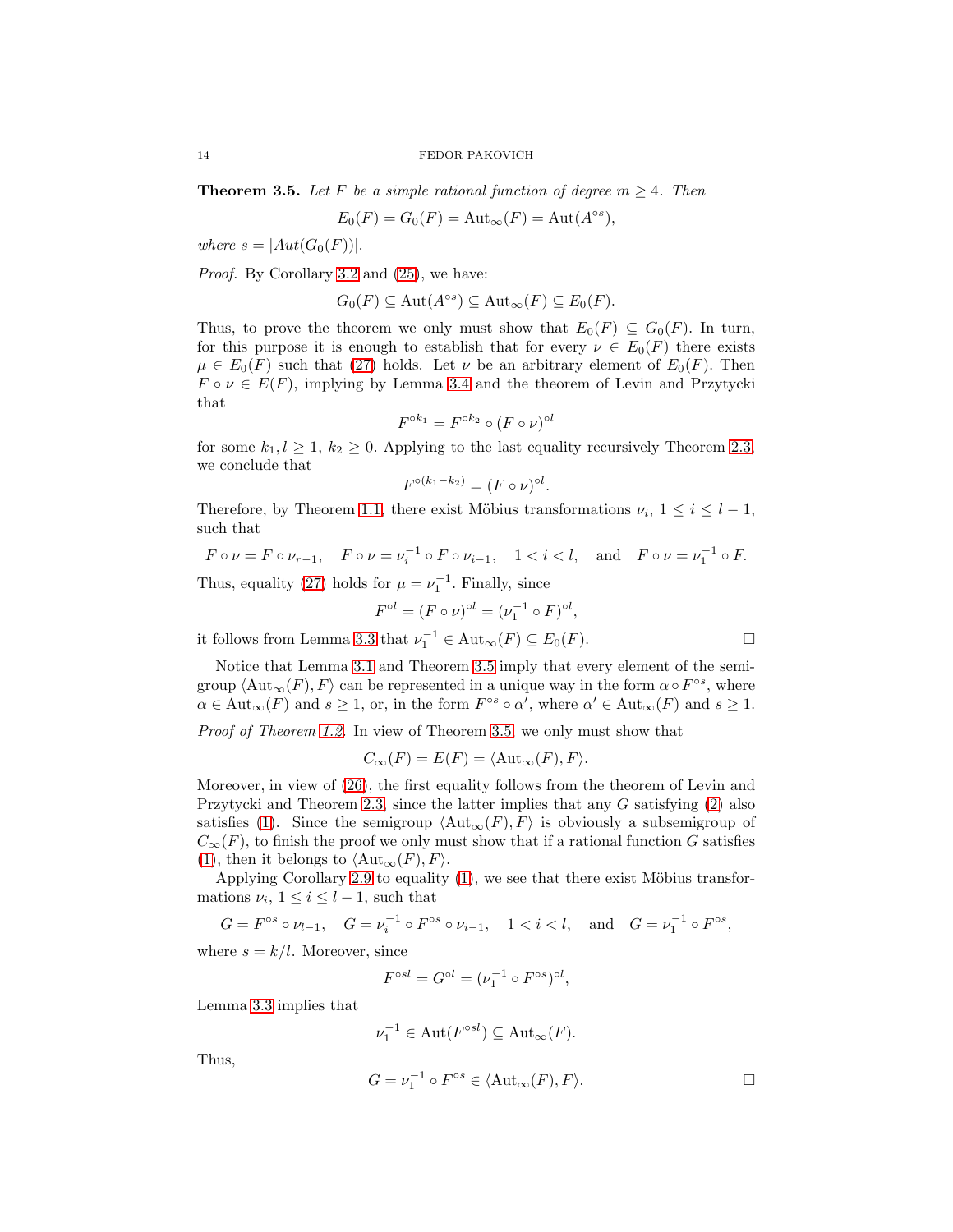<span id="page-14-0"></span>3.2. Groups and semigroups related to general rational functions. Let us recall that writing a rational function  $F = F(z)$  of degree m as  $F = P/Q$ , where

$$
P(z) = a_m z^m + a_{m-1} z^{m-1} + \dots + a_1 z + a_0, \quad Q(z) = b_m z^m + b_{m-1} z^{m-1} + \dots + b_1 z + b_0
$$

are polynomials of degree m without common roots, we can identify the space of rational functions of degree  $m$  with the algebraic variety

 $\text{Rat}_m = \mathbb{CP}^{2m+1} \setminus \text{Res}_{m,m,z}(P,Q),$ 

where  $\text{Res}_{m,m,z}(P,Q)$  denotes the resultant of P and Q. We will say that some property of rational functions is satisfied for *general* rational functions of degree m if there exists a proper Zariski closed subset Z of  $\mathbb{CP}^{2m+1}$  such that this property if satisfied for all  $F \in \text{Rat}_m \setminus Z$ .

<span id="page-14-4"></span>**Lemma 3.6.** *A general rational function*  $F$  *of degree*  $m \geq 2$  *is simple.* 

*Proof.* First, let us observe that the Wronskian

$$
W(z) = P'(z)Q(z) - P(z)Q'(z)
$$

of  $F \in \text{Rat}_m$  has degree  $2m - 2$ , unless F belongs to the projective hypersurface

$$
U: a_m b_{m-1} - b_m a_{m-1}
$$

in  $\mathbb{CP}^{2m+1}$ . Defining now a polynomial  $R(t)$  by the formula

$$
R(t) = \text{Res}_{2m-2,m,z}(W(z), P(z) - Q(z)t)
$$

and using a well-known property of the resultant, we see that for  $F \in \text{Rat}_m \setminus U$  the equality

<span id="page-14-1"></span>(32) 
$$
R(t) = c \prod_{\zeta, W(\zeta) = 0} (P(\zeta) - Q(\zeta)t)
$$

holds for some  $c \in \mathbb{C}^*$ . Since the set of zeroes of  $W(z)$  coincides with the set of finite critical points of  $F$ , it follows from  $(32)$  that the set of finite critical values of F coincides with the set of zeroes of  $R(t)$ , and the inequality deg  $R(t) < 2m-2$ holds if and only if infinity is a critical value of  $F$ . Therefore, if  $Z$  is the projective hypersurface  $Z$  in  $\mathbb{CP}^{2m+1}$  defined by the equality

$$
Z = \text{Discr}_{2m-2,t} R(t) = \text{Res}_{2m-2, 2m-3, t}(R(t), R'(t)),
$$

then  $F \in \text{Rat}_m \setminus U$  belongs to Z if and only if either some of finite critical values of F coincide, or infinity is a critical value of F. Thus, every  $F \in \text{Rat}_m \setminus Z \cup U$  is simple.  $\Box$ 

<span id="page-14-3"></span>**Lemma 3.7.** For a general rational function F of degree  $m \geq 3$  the group  $G(F)$  is *trivial.*

*Proof.* Let us recall that the group  $G(F)$  is non-trivial if and only if there exist  $\alpha, \beta \in \text{Aut}(\mathbb{CP}^1)$  such that either equality [\(28\)](#page-12-0) holds (in which case the group  $G(P)$ is infinite), or

<span id="page-14-2"></span>(33) 
$$
\alpha \circ F \circ \beta = z^r R(z^d),
$$

for some  $R \in \mathbb{C}(z) \setminus \mathbb{C}$  and integers r and d satisfying  $2 \leq d \leq m, 0 \leq r \leq d-1$ (see e.g. [\[36\]](#page-21-16), Section 4 or [\[43\]](#page-21-32), Section 2).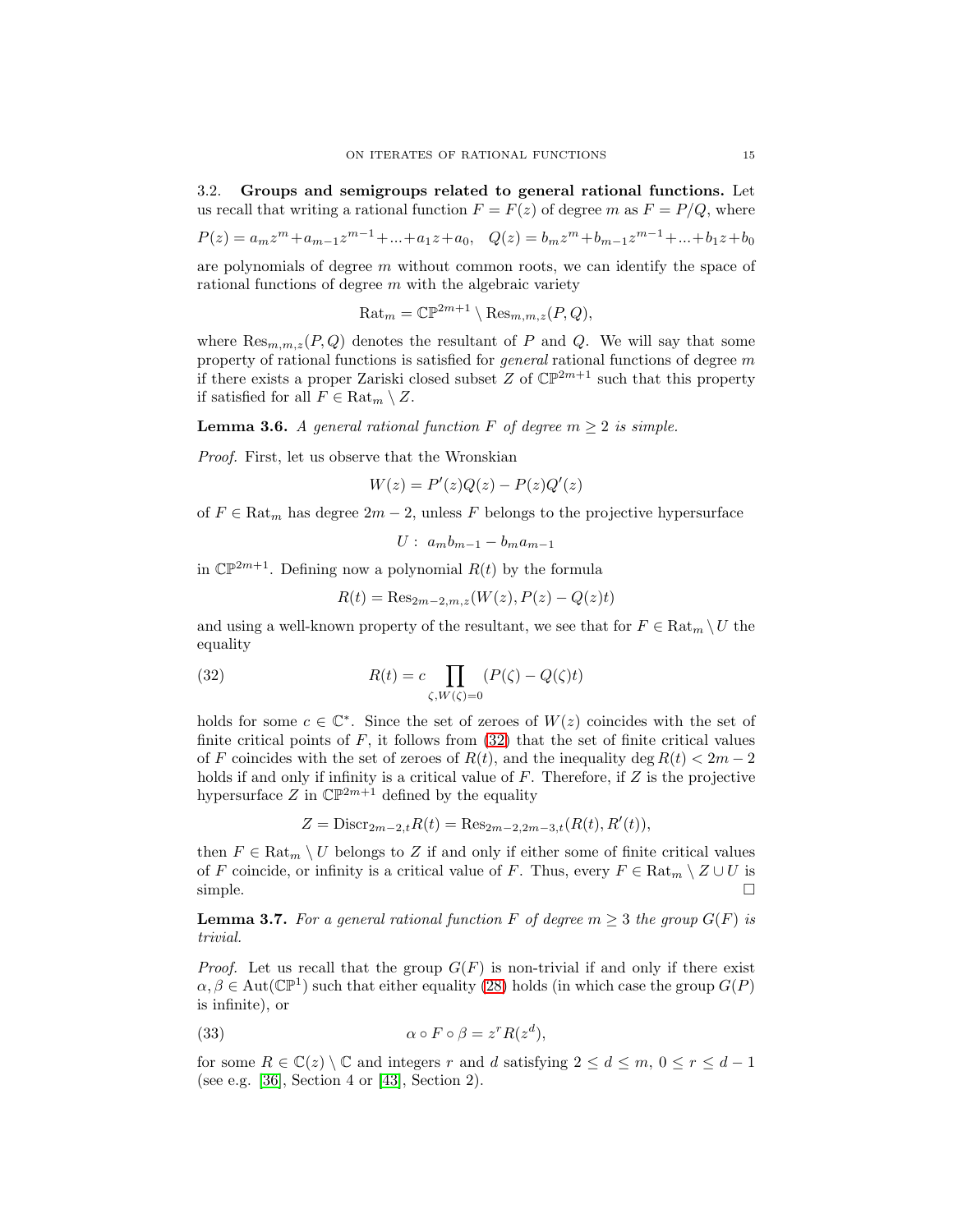Equality [\(33\)](#page-14-2) is equivalent to the vanishing of certain groups of coefficients in its left part, implying easily that [\(33\)](#page-14-2) holds if and only if the coefficients of  $\alpha$ ,  $\beta$ , and  $F$  belong to some projective algebraic variety

$$
W \subseteq \mathbb{CP}^3 \times \mathbb{CP}^{2m+1} \times \mathbb{CP}^3.
$$

The same is true for equality [\(28\)](#page-12-0). Considering now a union of such varieties for all possible  $r$  and  $d$  and taking into account that the projection

$$
p_k: (\mathbb{CP}^1)^l \times (\mathbb{CP}^1)^k \to (\mathbb{CP}^1)^k, \qquad k, l \ge 1,
$$

is a closed map (see e.g. [\[28\]](#page-21-33)), we conclude that the set of  $F \in \text{Rat}_{m}$  with  $G(F) \neq id$ is contained in some projective algebraic variety  $Z \subseteq \mathbb{CP}^{2m+1}$ .

To finish the proof, we only must show that  $Z \neq \mathbb{CP}^{2m+1}$ . For this purpose, it is enough to show that for every  $m \geq 3$  there exists a polynomial F of degree m such that  $G(F) = id$ . Let us recall that for any polynomial F of degree  $m \geq 2$  such that condition [\(28\)](#page-12-0) does not hold the group  $G(F)$  is a finite cyclic group generated by a polynomial (see e.g. [\[43\]](#page-21-32), Section 2). On the other hand, it is easy to see that if F has the form

<span id="page-15-0"></span>(34) 
$$
F = z^m + a_{m-2}z^{m-2} + a_{m-3}z^{m-3} + \cdots + a_0,
$$

then [\(27\)](#page-12-5) holds for polynomials  $\sigma = az + b$ ,  $\mu = cz + d$  only if  $b = 0$  and a is a root of unity. Therefore, for any polynomial of the form [\(34\)](#page-15-0) with  $a_{m-2} \neq 0$ ,  $a_{m-3} \neq 0$ the group  $G(F)$  is trivial.

Notice that for every rational function F of degree two there exists  $\mu \in Aut(\mathbb{CP}^1)$ such that  $F \circ \mu = F$  (see [\[24\]](#page-21-11)). Thus, Lemma [3.7](#page-14-3) is not true for  $m = 2$ .

Theorem [1.2](#page-2-0) combined with Lemma [3.6](#page-14-4) and Lemma [3.7](#page-14-3) implies the following result.

**Theorem 3.8.** For a general rational function F of degree  $m \geq 4$ , the equalities

$$
E_0(F) = \text{Aut}_{\infty}(F) = G_0(F) = id \quad \text{and} \quad E(F) = C_{\infty}(F) = \langle F \rangle
$$
  
hold.

# 4. Proof of Theorem [1.3](#page-2-3) and Theorem [1.4](#page-3-2)

4.1. Generalized Lattès maps, semiconjugate rational functions, and invariant curves. In this section, we recall basic definitions and results related to descriptions of semiconjugate rational functions and invariant curves for endomorphisms of  $(\mathbb{CP}^1)^2$ .

An *orbifold*  $\theta$  on  $\mathbb{CP}^1$  is a ramification function  $\nu : \mathbb{CP}^1 \to \mathbb{N}$  which takes the value  $\nu(z) = 1$  except at a finite set of points. For an orbifold 0, the *Euler characteristic* of O is the number

$$
\chi(\mathbf{0}) = 2 + \sum_{z \in R} \left( \frac{1}{\nu(z)} - 1 \right),
$$

the set of *singular points* of O is the set

$$
c(\mathcal{O}) = \{z_1, z_2, \dots, z_s, \dots\} = \{z \in \mathbb{CP}^1 \mid \nu(z) > 1\},\
$$

and the *signature* of O is the set

$$
\nu(0) = {\nu(z_1), \nu(z_2), \ldots, \nu(z_s), \ldots}.
$$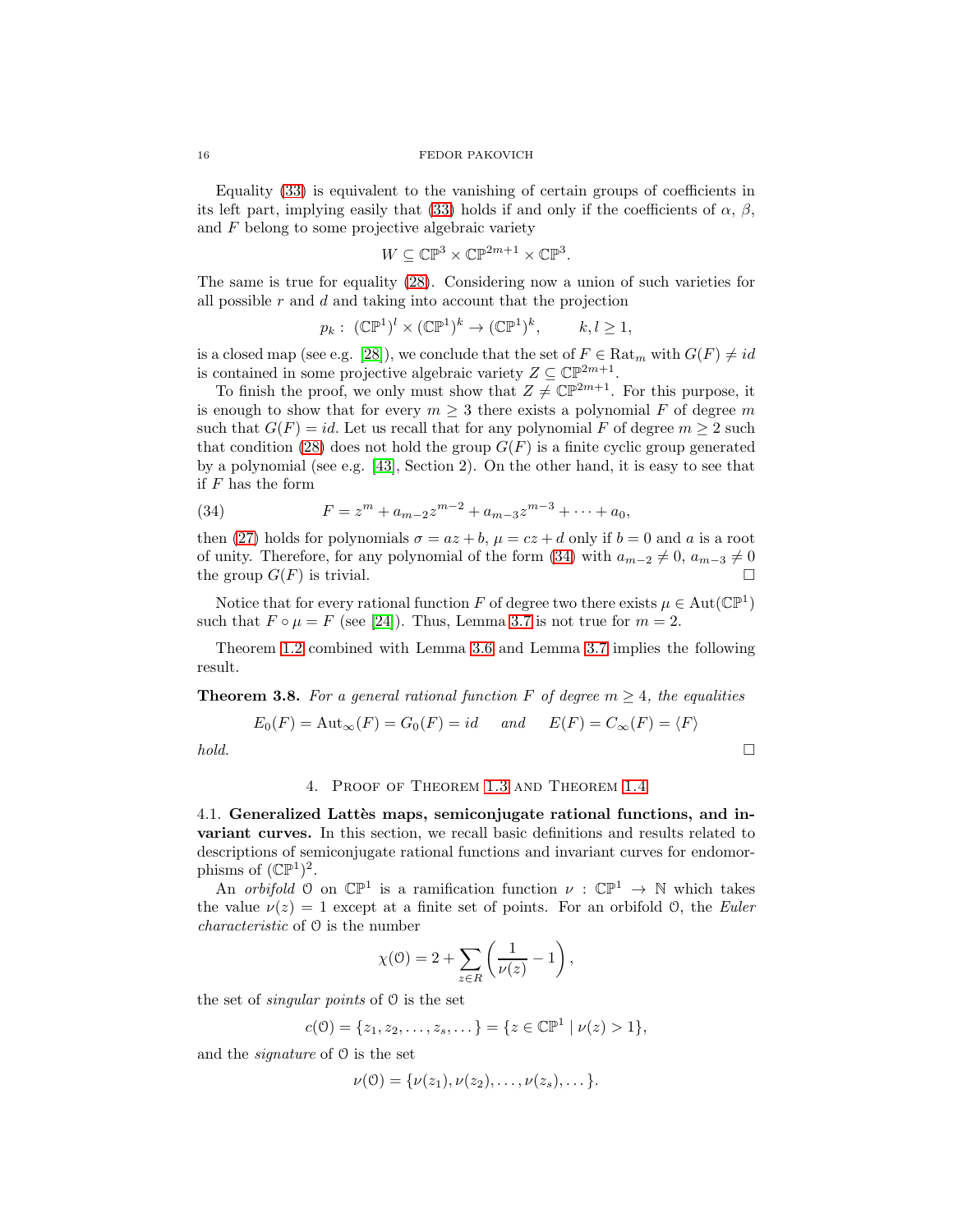Let f be a rational function and  $\mathcal{O}_1$ ,  $\mathcal{O}_2$  orbifolds with ramifications functions  $\nu_1$  and  $\nu_2$ . We say that  $f: \mathcal{O}_1 \to \mathcal{O}_2$  is a covering map between orbifolds if for any  $z \in \mathbb{CP}^1$  the equality

$$
\nu_2(f(z)) = \nu_1(z) \deg_z f
$$

holds. In case the weaker condition

$$
\nu_2(f(z)) = \nu_1(z) \text{GCD}(\deg_z f, \nu_2(f(z)))
$$

is satisfied, we say that  $f : \mathcal{O}_1 \to \mathcal{O}_2$  is a minimal holomorphic map between orbifolds.

In the above terms, *a Lattes map* can be defined as a rational function A such that  $A: \mathcal{O} \to \mathcal{O}$  is a covering self-map for some orbifold  $\mathcal{O}$  (see [\[27\]](#page-21-34), [\[37\]](#page-21-17)). Following [\[37\]](#page-21-17), we say that a rational function A of degree at least two is *a generalized Latt`es map* if there exists an orbifold O, distinct from the non-ramified sphere, such that  $A: \mathcal{O} \to \mathcal{O}$  is a minimal holomorphic map. Thus, A is a Lattees map if there exists an orbifold O such that

<span id="page-16-0"></span>(35) 
$$
\nu(A(z)) = \nu(z) \deg_z A, \quad z \in \mathbb{CP}^1,
$$

and a generalized Lattès map if there exists an orbifold  $\theta$  such that

<span id="page-16-1"></span>(36) 
$$
\nu(A(z)) = \nu(z) \text{GCD}(\deg_z A, \nu(A(z))), \quad z \in \mathbb{CP}^1
$$

Since  $(35)$  implies  $(36)$ , any Lattès map is a generalized Lattès map. More generally, any special function is a generalized Lattès map (see  $[37]$ ). Notice that a rational function A is a generalized Lattes map if and only if some iterate  $A^{\circ d}$ ,  $d \ge 1$ , is a generalized Lattès map (see [\[41\]](#page-21-5), Section 2.3). Notice also that if  $\mathcal O$  is an orbifold such that  $(36)$  holds for some rational function  $A$ , then the Euler characteristic of O is necessarily non-negative. This condition is quite restrictive, and signatures of orbifolds satisfying  $\chi(0) \geq 0$  can be described explicitly (see e.g. [\[37\]](#page-21-17) for more detail).

To prove Theorem [1.3](#page-2-3) we need the following particular case of the classifications of semiconjugate rational functions (see [\[37\]](#page-21-17), Theorem 3.2 or [\[41\]](#page-21-5), Proposition 3.3).

<span id="page-16-2"></span>**Theorem 4.1.** If  $A, X, B$  is a solution of [\(4\)](#page-2-2) and  $A$  is not a generalized Latter *map, then there exists a rational function* Y *such that the diagram*

$$
\begin{array}{ccc}\n\mathbb{CP}^1 & \xrightarrow{B} & \mathbb{CP}^1 \\
X & & \downarrow X \\
\mathbb{CP}^1 & \xrightarrow{A} & \mathbb{CP}^1 \\
Y & & \downarrow Y \\
\mathbb{CP}^1 & \xrightarrow{B} & \mathbb{CP}^1,\n\end{array}
$$

*commutes, and the equalities*

$$
Y \circ X = B^{\circ d}, \qquad X \circ Y = A^{\circ d}
$$

*hold.*

In turn, the proof of Theorem [1.4](#page-3-2) uses the following description of  $(A_1, A_2)$ invariant curves for rational functions  $A_1$ ,  $A_2$  of degree at least two that are not generalized Lattès maps (see  $[41]$ , Theorem 1.1).

.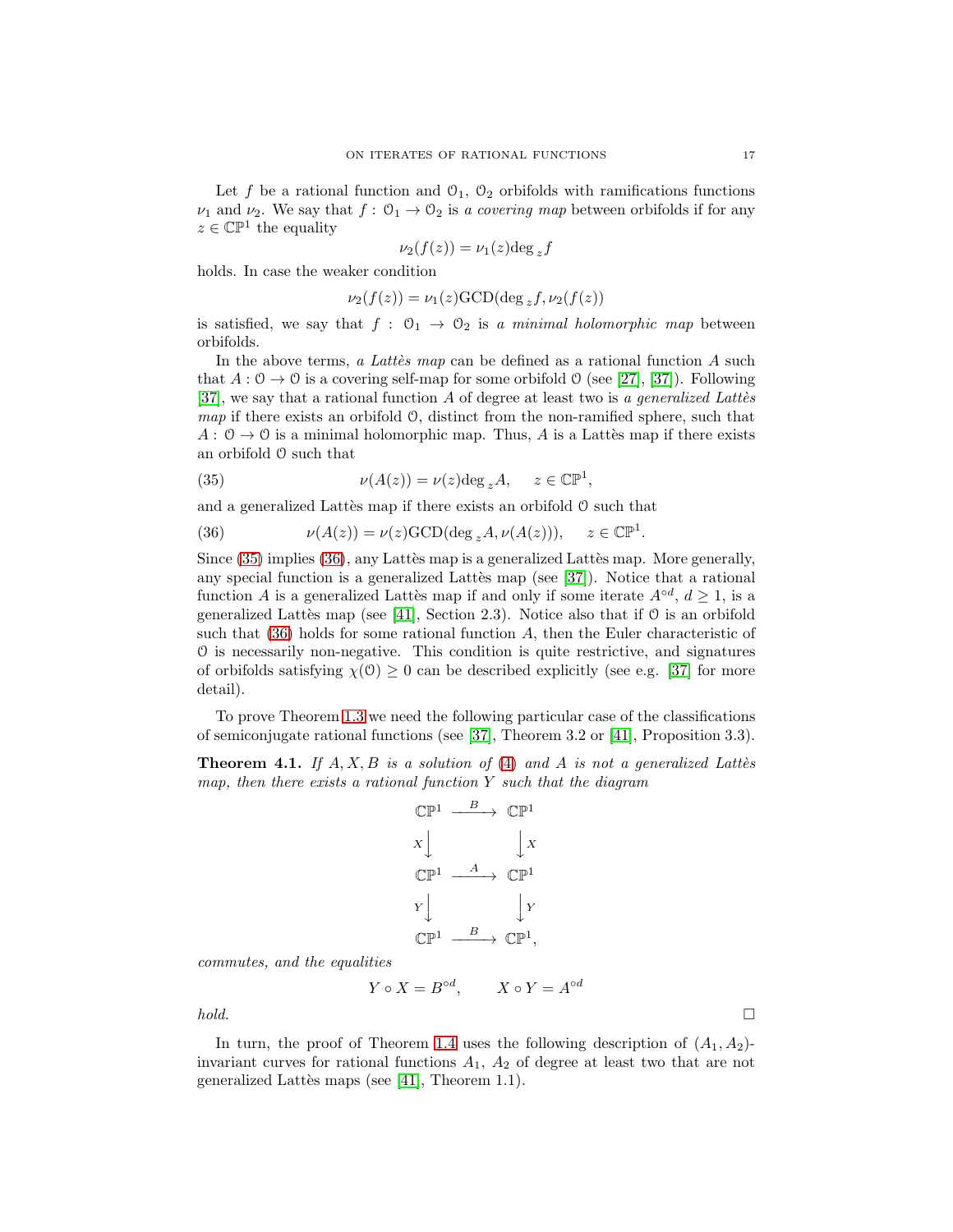<span id="page-17-2"></span>**Theorem 4.2.** Let  $A_1$ ,  $A_2$  be rational functions of degree at least two that are not *generalized Lattès maps, and* C *an irreducible algebraic curve in*  $({\mathbb{CP}}^1)^2$  *that is not a vertical or horizontal line. Then* C *is* (A1, A2)*-invariant if and only if there exist rational functions*  $X_1$ ,  $X_2$ ,  $Y_1$ ,  $Y_2$ ,  $B$  *such that:* 

*1. The diagram*

<span id="page-17-1"></span>(37)  
\n
$$
\begin{array}{ccc}\n & (\mathbb{CP}^1)^2 & \xrightarrow{(B,B)} & (\mathbb{CP}^1)^2 \\
 & & \downarrow (x_1, x_2) & \downarrow (x_1, x_2) \\
 & & (\mathbb{CP}^1)^2 & \xrightarrow{(A_1, A_2)} & (\mathbb{CP}^1)^2 \\
 & & & \downarrow (x_1, x_2) & \downarrow (x_1, x_2) \\
 & & & (\mathbb{CP}^1)^2 & \xrightarrow{(B,B)} & (\mathbb{CP}^1)^2\n\end{array}
$$

*commutes,*

*2. The equalities*

$$
X_1 \circ Y_1 = A_1^{\circ d}, \qquad X_2 \circ Y_2 = A_2^{\circ d},
$$

$$
Y_1 \circ X_1 = Y_2 \circ X_2 = B^{\circ d}
$$

*hold for some*  $d > 1$ *,* 

*3. The map*  $t \to (X_1(t), X_2(t))$  *is a parametrization of* C.

Note that if  $A_1$  and  $A_2$  arbitrary rational functions that are not Lattes maps, and C is an  $(A_1, A_2)$ -invariant curve that is not a vertical or horizontal line, then C still has genus zero and we can find a rational parametrization  $t \to (X_1(t), X_2(t))$ of C such that the *top* square of [\(37\)](#page-17-1) commutes for some rational function B (see [\[41\]](#page-21-5), Theorem 4.1). In particular, the existence of an invariant curve implies that  $\deg A_1 = \deg A_2.$ 

4.2. Proof of Theorem [1.3](#page-2-3) and Theorem [1.4.](#page-3-2) We start by proving the following lemma.

<span id="page-17-0"></span>**Lemma 4.3.** Let F be a simple rational function of degree  $m \geq 3$ . Then F is not *a generalized Latt`es map.*

*Proof.* Let F be a simple rational function of degree  $m \geq 3$ . Then the preimage of any k distinct points of  $\mathbb{CP}^1$  under F contains at least  $k(m-1) \geq 2k$  distinct points z such that deg  ${}_{z}F = 1$ . In turn, this implies that if the equality

$$
\nu(F(z)) = \nu(z) \text{GCD}(\deg_z F, \nu(F(z))), \quad z \in \mathbb{CP}^1
$$

holds for some orbifold  $\theta$  distinct from the non-ramified sphere, then the preimage  $F^{-1}{c(0)}$  contains at least  $2|c(0)|$  points where  $\nu(z) > 1$ . However, this is impossible since any such a point belongs to  $c(\mathcal{O})$ .

*Proof of Theorem [1.3.](#page-2-3)* Since  $F$  is not a generalized Lattès map by Lemma [4.3,](#page-17-0) it follows from Theorem [4.1](#page-16-2) that there exists a rational function Y such that the equality

$$
X\circ Y=F^{\circ rd}
$$

holds for some  $d \geq 1$ . By Corollary [2.9,](#page-10-2) this implies that

$$
X = F^{\circ l} \circ \mu
$$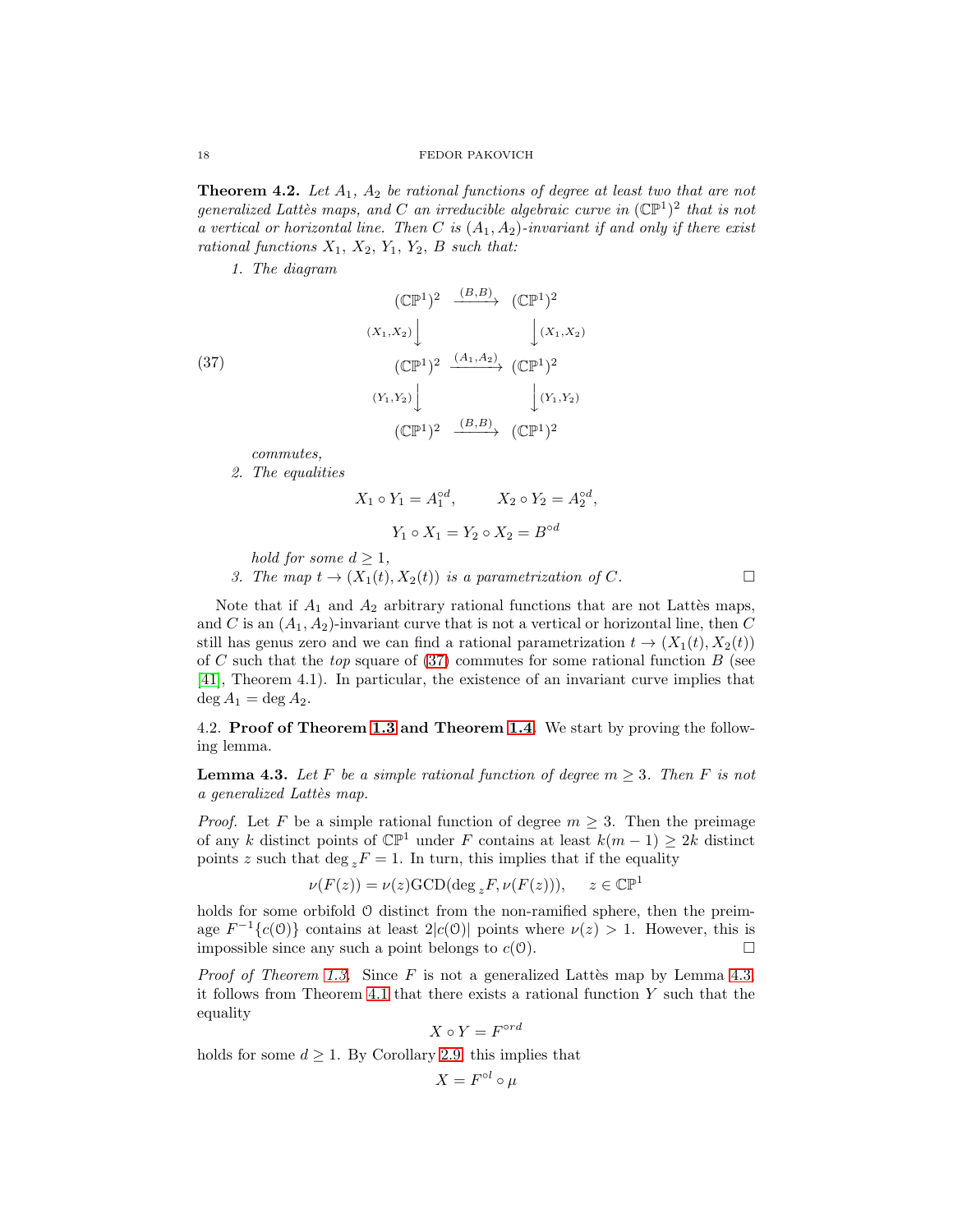for some Möbius transformation  $\mu$  and  $l \geq 1$ . Thus, [\(5\)](#page-2-4) reduces to the equality

$$
F^{\circ r} \circ F^{\circ l} \circ \mu = F^{\circ l} \circ \mu \circ G,
$$

and applying to this equality Theorem [2.3,](#page-6-0) we conclude that

$$
G = \mu^{-1} \circ F^{\circ r} \circ \mu.
$$

<span id="page-18-3"></span>**Lemma 4.4.** Let F be a simple rational function of degree  $m \geq 4$ . Then  $\gamma(\text{Aut}(F^{\circ k})) = \text{Aut}(F^{\circ k})$  for every  $k \geq 1$ .

*Proof.* Since  $\text{Aut}_{\infty}(F) = G_0(F)$  by Theorem [3.5,](#page-13-0) for every  $\nu \in \text{Aut}(F^{\circ k})$  there exists  $\nu' \in \text{Aut}_{\infty}(F)$  such that

$$
F\circ\nu=\nu'\circ F.
$$

Moreover,

$$
F^{\circ k} \circ \nu' \circ F = F^{\circ k} \circ F \circ \nu = F \circ F^{\circ k} \circ \nu = F \circ \nu \circ F^{\circ k} = \nu' \circ F \circ F^{\circ k} = \nu' \circ F^{\circ k} \circ F,
$$
  
implying that  $\nu' \in Aut(F^{\circ k}).$ 

*Proof of Theorem [1.4.](#page-3-2)* Assume that

<span id="page-18-5"></span>(38) 
$$
(F_1, F_2)^{\circ d}(C) = C, \quad d \ge 1.
$$

Then Theorem [4.2](#page-17-2) and Theorem [1.3](#page-2-3) imply that  $C$  is parametrized by the functions

$$
X_1 = (F_1^{\circ d_1} \circ \beta)(t), \qquad X_2 = (F_2^{\circ d_2} \circ \alpha)(t),
$$

where  $\beta$  and  $\alpha$  are Möbius transformations such that

$$
\beta^{-1} \circ F_1^{\circ d} \circ \beta = \alpha^{-1} \circ F_2^{\circ d} \circ \alpha
$$

and  $d_1$  and  $d_2$  are non-negative integers. It is clear that without loss of generality we assume that  $\beta = z$ , implying that

<span id="page-18-0"></span>(39) 
$$
F_1^{\circ d} = \alpha^{-1} \circ F_2^{\circ d} \circ \alpha = (\alpha^{-1} \circ F_2 \circ \alpha)^{\circ d}.
$$

Applying to this equality Theorem [1.2,](#page-2-0) we conclude that

<span id="page-18-1"></span>(40) 
$$
\alpha^{-1} \circ F_2 \circ \alpha = \mu \circ F_1
$$

for some  $\mu \in \text{Aut}_{\infty}(F_1)$ . Moreover, equalities [\(39\)](#page-18-0) and [\(40\)](#page-18-1) imply by Lemma [3.3](#page-12-7) that  $\mu \in \text{Aut}(F_1^{\circ d})$ . Thus,

$$
F_2 = \alpha \circ \mu \circ F_1 \circ \alpha^{-1}
$$

for some  $\mu \in \text{Aut}(F_1^{\text{od}})$ , and C is parametrized by the functions

<span id="page-18-2"></span>(41) 
$$
X_1 = F_1^{\circ d_1}(t), \qquad X_2 = \alpha \circ (\mu \circ F_1)^{\circ d_2}(t).
$$

Moreover, it follows from [\(41\)](#page-18-2) by Lemma [4.4](#page-18-3) that there exists  $\mu' \in \text{Aut}(F_1^{\text{od}})$  such that

<span id="page-18-4"></span>(42) 
$$
X_1 = F_1^{\circ d_1}(t), \qquad X_2 = \alpha \circ \mu' \circ F_1^{\circ d_2}(t).
$$

If  $d_1 \leq d_2$ , then [\(42\)](#page-18-4) implies that C can be parametrized by the functions

$$
X_1 = t
$$
,  $X_2 = (\alpha \circ \mu' \circ F_1^{\circ (d_2 - d_1)})(t)$ ,  $\mu' \in \text{Aut}(F_1^{\circ d})$ .

On the other hand, if  $d_1 > d_2$ , then C can be parametrized by the functions

$$
X_1 = F_1^{\circ (d_1 - d_2)}(t), \qquad X_2 = (\alpha \circ \mu')(t).
$$

Taking into account that by Lemma [4.4,](#page-18-3)

$$
F_1^{\circ(d_1-d_2)} \circ \mu'^{-1} \circ \alpha^{-1} = \mu'' \circ F_1^{\circ(d_1-d_2)} \circ \alpha^{-1}
$$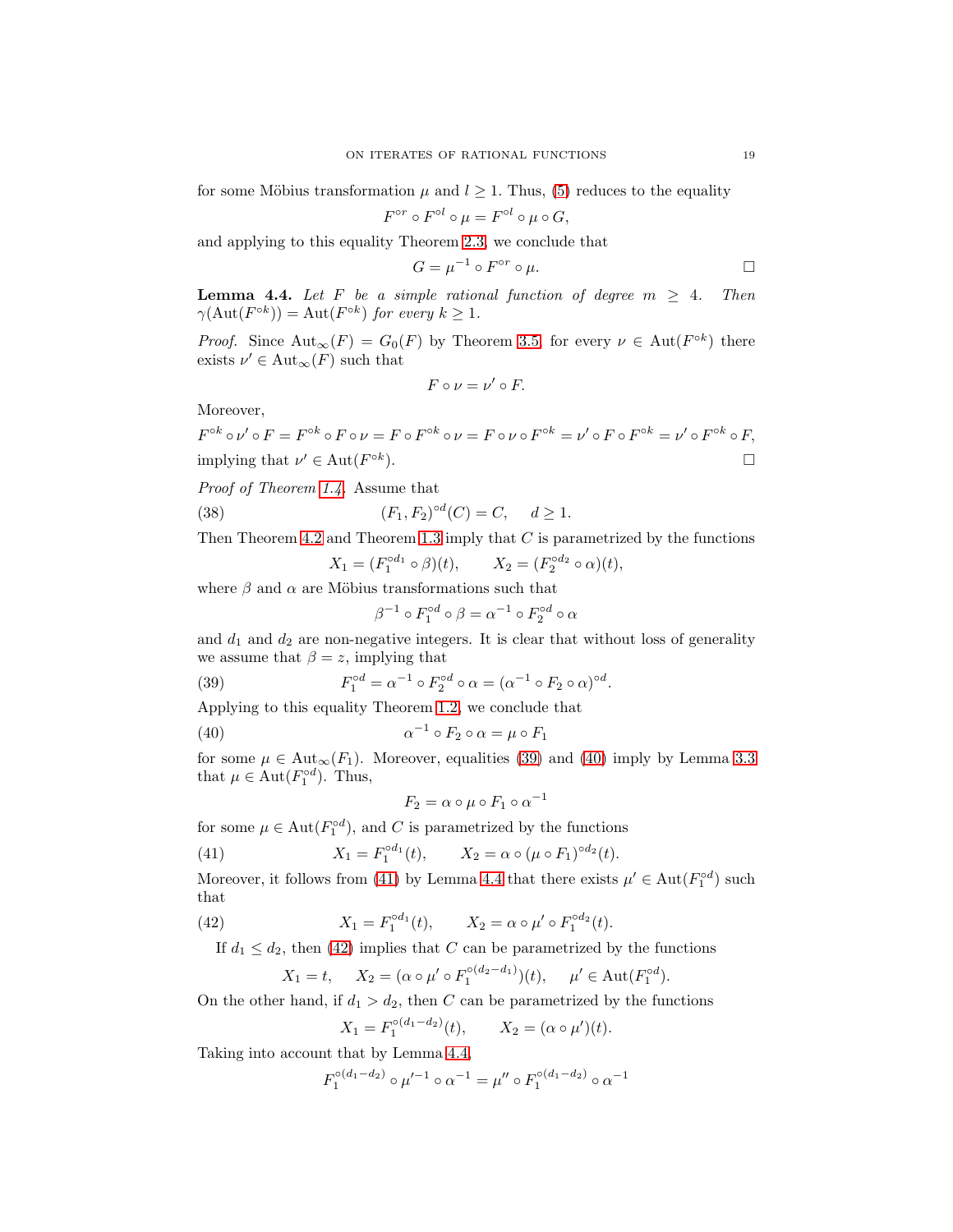for some  $\mu'' \in \text{Aut}(F_1^{\text{od}})$ , in this case C can be parametrized also by the functions

$$
X_1 = (\mu'' \circ F_1^{\circ (d_1 - d_2)} \circ \alpha^{-1})(t), \quad X_2 = t, \quad \mu'' \in \text{Aut}(F_1^{\circ d}).
$$

In the other direction, assume that  $(39)$  holds and C is a curve parametrized by

$$
X_1 = t, \quad X_2 = (\alpha \circ \nu \circ F_1^{\circ s})(t)
$$

for some  $\alpha \in \text{Aut}(\mathbb{CP}^1)$ ,  $\nu \in \text{Aut}(F_1^{\circ d})$ , and  $s \geq 1$ . Then

$$
F_1^{\circ d} \circ X_1(t) = X_1 \circ F_1^{\circ d}(t)
$$

and

$$
F_2^{\circ d} \circ X_2(t) = \alpha \circ F_1^{\circ d} \circ \nu \circ F_1^{\circ s}(t) = \alpha \circ \nu \circ F_1^{\circ d} \circ F_1^{\circ s}(t) = X_2 \circ F_1^{\circ d}(t),
$$

implying that  $(38)$  holds. Similarly, if C is parametrized by

$$
X_1 = (\nu \circ F_1^{\circ s} \circ \alpha^{-1})(t), \quad X_2 = t,
$$

then

$$
F_2^{\circ d} \circ X_2(t) = X_2 \circ F_2^{\circ d}(t)
$$

and

$$
F_1^{\circ d} \circ X_1(t) = F_1^{\circ d} \circ \nu \circ F_1^{\circ s} \circ \alpha^{-1}(t) = \nu \circ F_1^{\circ d} \circ F^{\circ s} \circ \alpha^{-1}(t) =
$$
  
=  $\nu \circ F_1^{\circ s} \circ \alpha^{-1} \circ \alpha \circ F_1^{\circ d}(t) \circ \alpha^{-1} = X_1 \circ F_2^{\circ d}(t).$ 

<span id="page-19-0"></span>4.3. Invariant curves for general pairs of rational functions. Identifying a pair of rational functions  $F_1, F_2$  of degree m with a point

$$
\text{Rat}_m \times \text{Rat}_m = \mathbb{CP}^{2m+1} \times \mathbb{CP}^{2m+1},
$$

we will say that some property of pairs of rational functions is satisfied for *general pairs* of rational functions of degree m if there exists a proper Zariski closed subset W of  $\mathbb{CP}^{2m+1} \times \mathbb{CP}^{2m+1}$  such that this property if satisfied for all

$$
(F_1, F_2) \in \text{Rat}_m \times \text{Rat}_m \setminus W.
$$

Let us recall that a variant of a conjecture of Zhang  $(54)$  on the existence of Zariski dense orbits for endomorphisms of varieties states that if K is a subfield of  $\mathbb C$  and  $F_1, F_2 \in K(z)$  are rational functions of degree at least two, then there is a point in  $(\mathbb{P}^1(K))^2$  whose  $(F_1, F_2)$ -forward orbit is Zariski dense in  $(\mathbb{P}^1(K))^2$ . For polynomials this conjecture was proved in [\[26\]](#page-21-4), and for rational functions in [\[53\]](#page-22-3) and [\[41\]](#page-21-5).

The Zhang conjecture is closely related to the problem of describing periodic curves. Indeed, if the  $(F_1, F_2)$ -orbit O of a point  $(x_0, y_0)$  is not dense, then it is easy to see (see e.g. [\[26\]](#page-21-4), Lemma 7.20) that all but finitely many elements of O are contained in some  $(F_1, F_2)$ -invariant algebraic set  $Z \subset (\mathbb{P}^1(\mathbb{C}))^2$ . Moreover, if  $x_0$ and  $y_0$  are not preperiodic points of A, then Z is a finite union of curves that are not vertical or horizontal lines. Therefore, there exist an irreducible  $(F_1, F_2)$ -periodic curve  $C \subset (\mathbb{P}^1(\mathbb{C}))^2$  that is not a vertical or horizontal line such that some iterate of  $(x_0, y_0)$  belongs to C.

Theorem [1.4](#page-3-2) combined with Lemma [3.6](#page-14-4) and Lemma [3.7](#page-14-3) implies that for general pairs of rational functions the both above problems have the simplest possible solutions. Specifically, the following statement holds.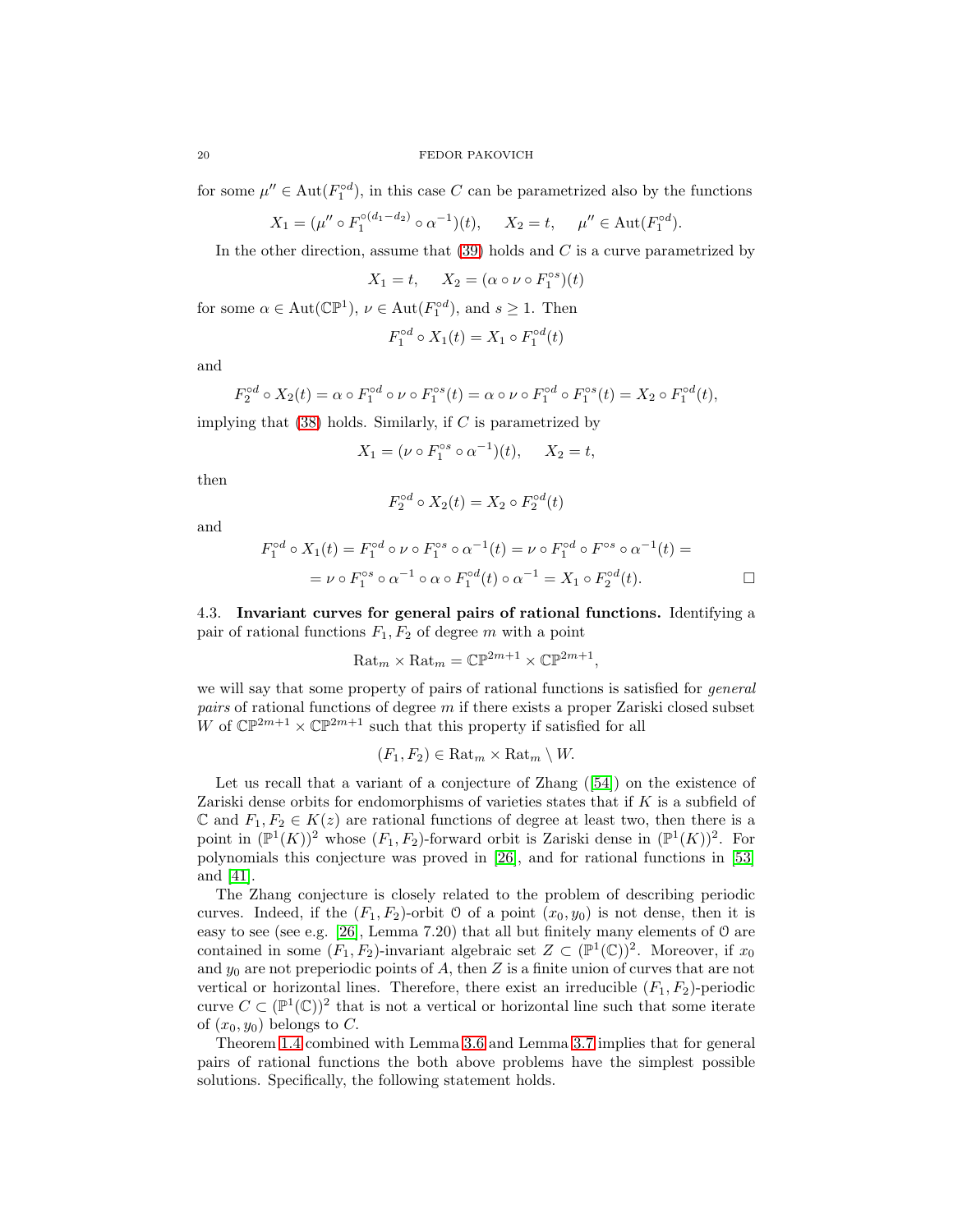**Theorem 4.5.** For a general pair of rational functions  $F_1, F_2$  of degree  $m \geq 4$ *the endomorphism*  $(z_1, z_2) \rightarrow (F_1(z_1), F_2(z_2))$  *has no periodic curves distinct from vertical or horizontal lines. In particular, the*  $(F_1, F_2)$ -orbit of a point  $(x, y)$  in  $(\mathbb{P}^1(\mathbb{C}))^2$  *is Zariski dense in*  $(\mathbb{P}^1(\mathbb{C}))^2$ *, unless* x *is a preperiodic point of*  $F_1$ *, or* y *is a preperiodic point of* F2*.*

*Proof.* By Lemma [3.7](#page-14-3) and Lemma [3.7,](#page-14-3) we may find a proper algebraic subset Z of  $\mathbb{CP}^{2m+1}$  such that every rational function F in  $\text{Rat}_m \setminus Z$  is simple with the trivial group  $G(F)$ . For such F, equality [\(39\)](#page-18-0) is equivalent to the equality

<span id="page-20-16"></span>(43) 
$$
F_2 = \alpha \circ F_1 \circ \alpha^{-1}, \quad \alpha \in \text{Aut}(\mathbb{CP}^1),
$$

by Theorem [1.2.](#page-2-0) Therefore, by Theorem [1.4,](#page-3-2) whenever

$$
(F_1, F_2) \in (\mathrm{Rat}_m \setminus Z) \times (\mathrm{Rat}_m \setminus Z),
$$

the endomorphism  $(z_1, z_2) \rightarrow (F_1(z_1), F_2(z_2))$  has no periodic curves distinct from vertical or horizontal lines, unless  $F_1$  and  $F_2$  are conjugated. Since equality [\(43\)](#page-20-16) holds if and only if the coefficients of  $F_1, F_2$ , and  $\alpha$  belong to some proper algebraic variety in

$$
\mathbb{CP}^{2m+1} \times \mathbb{CP}^{2m+1} \times \mathbb{CP}^3,
$$

arguing as in Lemma [3.7](#page-14-3) we conclude that for general pairs of rational functions  $F_1, F_2$  the endomorphism  $(z_1, z_2) \rightarrow (F_1(z_1), F_2(z_2))$  has no periodic curves distinct from vertical or horizontal lines. from vertical or horizontal lines.

### **REFERENCES**

- <span id="page-20-15"></span>[1] P. Atela, J. Hu, Commuting polynomials and polynomials with same Julia set, Internat. J. Bifur. Chaos Appl. Sci. Engrg. 6 (1996), no. 12A, 2427–2432
- <span id="page-20-4"></span>[2] M. Baker, L. De Marco, Special curves and postcritically finite polynomials, Forum Math. Pi 1 (2013), e3, 35 pp.
- <span id="page-20-1"></span>[3] X. Buff, A. Epstein, From local to global analytic conjugacies, Ergodic Theory Dynam. Systems 27 (2007), no. 4, 1073-1094.
- <span id="page-20-14"></span><span id="page-20-0"></span>[4] C. Cabrera, P. Makienko, On decomposable rational maps, Conform. Geom. Dyn. 15 (2011), 210–218.
- [5] Cabrera C., Makienko P., Amenability and measure of maximal entropy for semigroups of rational map, [arXiv:1912.03377.](http://arxiv.org/abs/1912.03377)
- <span id="page-20-12"></span><span id="page-20-10"></span>[6] P. Erdos, On a theorem of Sylvester and Schur, J. London Math. Soc., 9 (1934), 282-288.
- [7] A. Eremenko, Some functional equations connected with the iteration of rational functions, Leningrad Math. J. 1 (1990), 905-919.
- <span id="page-20-2"></span>[8] A. Eremenko, Invariant curves and semiconjugacies of rational functions, Fundamenta Math., 219, 3 (2012) 263-270.
- <span id="page-20-11"></span><span id="page-20-3"></span>[9] M. Faulkner, On a theorem of Sylvester and Schur, J. London Math. Soc. 41 1966 107–110.
- <span id="page-20-13"></span>[10] C. Favre, T. Gauthier, The arithmetic of polynomial dynamical pairs, preprint, [arXiv:2004.13801.](http://arxiv.org/abs/2004.13801)
- [11] A. Freire, A. Lopes, R. Mañé, An invariant measure for rational maps, Bol. Soc. Brasil. Mat. 14 (1983), no. 1, 45-62.
- <span id="page-20-7"></span>[12] M. Fried, Arithmetical properties of function fields. II. The generalized Schur problem, Acta Arith. 25, 225-258 (1974)
- <span id="page-20-8"></span>[13] M. Fried, Irreducibility results for separated variables equations, J. Pure Appl. Algebra 48 (1987), no. 1-2, 9–22.
- <span id="page-20-9"></span>[14] M. Fried, Variables separated equations: strikingly different roles for the branch cycle lemma and the finite simple group classification, Sci. China Math. 55 (2012), no. 1, 1-72.
- <span id="page-20-5"></span>[15] D. Ghioca, K. D. Nguyen, Dynamical anomalous subvarieties: structure and bounded height theorems, Adv. Math. 288 (2016), 1433–1462.
- <span id="page-20-6"></span>[16] D. Ghioca, K. Nguyen, Dynamics of split polynomial maps: uniform bounds for periods and applications, Int. Math. Res. Not. IMRN 2017, no. 1, 213-231.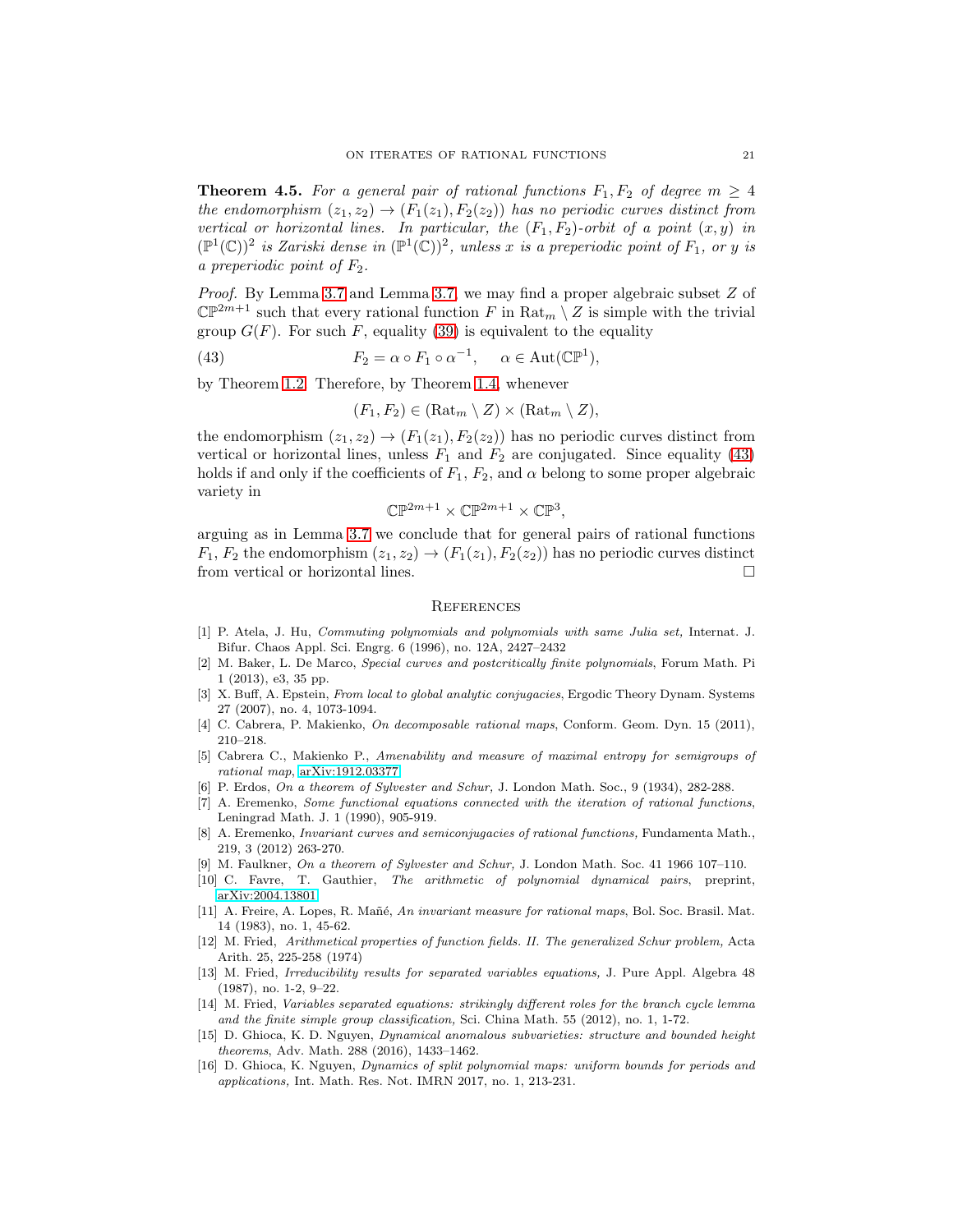- [17] D. Ghioca, K. D. Nguyen, A dynamical variant of the Pink-Zilber conjecture, Algebra Number Theory 12 (2018), no. 7, 1749-1771.
- <span id="page-21-2"></span>[18] D. Ghioca, T. Tucker, M. Zieve, Intersections of polynomial orbits, and a dynamical Mordell-Lang conjecture, Inventiones Math. 171 (2008), 463–483.
- <span id="page-21-3"></span>[19] D. Ghioca, T. Tucker, M. Zieve, Linear relations between polynomial orbits, Duke Math. J. 161 (2012), 1379-1410.
- <span id="page-21-19"></span>[20] D. Ghioca, H. Ye, A dynamical variant of the André-Oort conjecture, Int. Math. Res. Not. IMRN 2018, no. 8, 2447-2480.
- <span id="page-21-24"></span><span id="page-21-12"></span>[21] D. Hanson, On a theorem of Sylvester and Schur, Canad. Math. Bull. 16 (1973), 195–199.
- [22] H. Inou, Extending local analytic conjugacies, Trans. Amer. Math. Soc. 363 (2011), no. 1, 331-343,
- <span id="page-21-11"></span><span id="page-21-10"></span>[23] G. Levin, *Symmetries on Julia sets*, Math. Notes 48 (1990), no. 5-6, 1126-1131.
- [24] G. Levin, F. Przytycki, When do two rational functions have the same Julia set?, Proc. Amer. Math. Soc. 125 (1997), no. 7, 2179-2190.
- <span id="page-21-28"></span>[25] M. Ljubich, Entropy properties of rational endomorphisms of the Riemann sphere, Ergodic Theory Dynam. Systems 3 (1983), no. 3, 351-385.
- <span id="page-21-4"></span>[26] A. Medvedev, T. Scanlon, Invariant varieties for polynomial dynamical systems, Annals of Mathematics, 179 (2014), no. 1, 81 - 177.
- <span id="page-21-34"></span>[27] J. Milnor, On Lattès maps, Dynamics on the Riemann Sphere. Eds. P. Hjorth and C. L. Petersen. A Bodil Branner Festschrift, European Mathematical Society, 2006, pp. 9-43.
- <span id="page-21-33"></span>[28] D. Mumford, Algebraic geometry I. Complex projective varieties, Grundlehren der Mathematischen Wissenschaften, No. 221. Springer-Verlag, Berlin-New York, 1976.
- <span id="page-21-20"></span>[29] K. D. Nguyen, Some arithmetic dynamics of diagonally split polynomial maps, Int. Math. Res. Not. IMRN 2015, no. 5, 1159-1199.
- <span id="page-21-8"></span><span id="page-21-1"></span>[30] F. Pakovich, Prime and composite Laurent polynomials, Bull. Sci. Math., 133 (2009), 693-732.
- [31] F. Pakovich, The algebraic curve  $P(x) Q(y) = 0$  and functional equations, Complex Var. and Elliptic Equ., 56 (2011), no. 1-4, 199-213.
- <span id="page-21-14"></span><span id="page-21-6"></span>[32] F. Pakovich, On semiconjugate rational functions, Geom. Funct. Anal., 26 (2016), 1217-1243.
- [33] F. Pakovich, Polynomial semiconjugacies, decompositions of iterations, and invariant curves, Ann. Sc. Norm. Super. Pisa Cl. Sci. (5), Vol. XVII (2017), 1417-1446.
- <span id="page-21-15"></span><span id="page-21-13"></span>[34] F. Pakovich, Recomposing rational functions, Int. Math. Res. Not., 2019, no. 7, 1921-1935.
- [35] F. Pakovich, Algebraic curves  $A^{\circ l}(x) U(y) = 0$  and arithmetic of orbits of rational functions, Mosc. Math. J., Vol. 20 (2020), no 1, 153-183.
- <span id="page-21-16"></span>[36] F. Pakovich, Finiteness theorems for commuting and semiconjugate rational functions, Conform. Geom. Dyn. 24 (2020), 202-229.
- <span id="page-21-31"></span><span id="page-21-17"></span>[37] F. Pakovich, On generalized Lattès maps, J. Anal. Math., 142 (2020), no. 1, 1-39.
- [38] F. Pakovich, On rational functions sharing the measure of maximal entropy, Arnold Math. J., 6, 387-396 (2020)
- <span id="page-21-25"></span>[39] F. Pakovich, Commuting rational functions revisited, Ergodic Theory Dynam. Systems, 41 (2021), no. 1, 295 -320.
- <span id="page-21-30"></span>[40] F. Pakovich, Sharing a measure of maximal entropy in polynomial semigroups, Int. Math. Res. Not., doi:10.1093/imrn/rnab076.
- <span id="page-21-7"></span><span id="page-21-5"></span>[41] F. Pakovich, *Invariant curves for endomorphisms of*  $\mathbb{P}^1 \times \mathbb{P}^1$ , preprint, [arXiv:1904.10952.](http://arxiv.org/abs/1904.10952)
- <span id="page-21-32"></span>[42] F. Pakovich, Tame rational functions: Decompositions of iterates and orbit intersections, [arXiv:2001.0581.](http://arxiv.org/abs/2001.0581)
- <span id="page-21-27"></span>[43] F. Pakovich, On symmetries of iterates of rational functions, [arXiv:2006.08154.](http://arxiv.org/abs/2006.08154)
- <span id="page-21-26"></span>[44] F. Pakovich, On amenable semigroups of rational functions, [arXiv:2008.12194.](http://arxiv.org/abs/2008.12194)
- <span id="page-21-0"></span>[45] J. F. Ritt. On the iteration of rational functions, Trans. Amer. Math. Soc. 21 (1920), no. 3, 348-356.
- <span id="page-21-9"></span>[46] J Ritt, Prime and composite polynomials, American M. S. Trans. 23, 51-66 (1922).
- <span id="page-21-29"></span>[47] J. F. Ritt. Permutable rational functions, Trans. Amer. Math. Soc. 25 (1923), 399-448.
- [48] W. Schmidt, N. Steinmetz, The polynomials associated with a Julia set, Bull. London Math. Soc. 27 (1995), no. 3, 239–241.
- <span id="page-21-22"></span>[49] I. Schur, Einige Satze uber Primzahlen mit wendung auf Irreduzibilitatsfragen, Sitzungberichte der preussichen Akedemie der Wissenschaften, Phys. Math. Klasse, 23 (1929), 1-24.
- <span id="page-21-23"></span><span id="page-21-21"></span>[50] J. Sylvester, On arithmetical series, Messenger of Math, 21 (1892), 1-19, 87-120.
- [51] H. Wielandt, Finite Permutation Groups, Academic Press, 1964, Berlin.

<span id="page-21-18"></span>